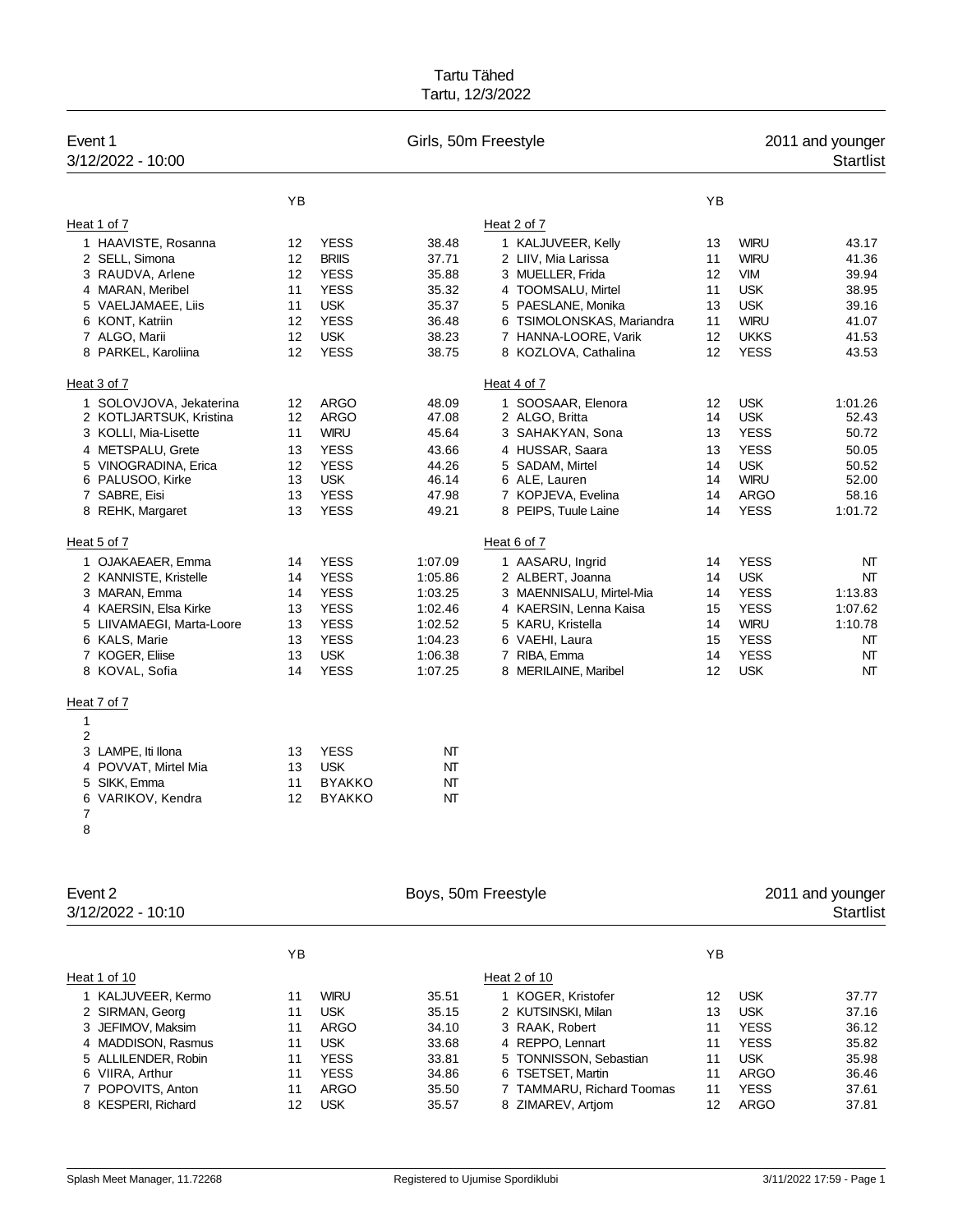# Event 2, Boys, 50m Freestyle

|    | Heat 3 of 10           |    |             |         |   | Heat 4 of 10           |    |               |         |
|----|------------------------|----|-------------|---------|---|------------------------|----|---------------|---------|
|    | 1 PIRNIPUU, Ron Einar  | 12 | <b>USK</b>  | 39.03   |   | 1 MAETAS, Maerten      | 12 | <b>YESS</b>   | 42.97   |
|    | 2 RAUDONEN, Stanislav  | 12 | <b>YESS</b> | 38.87   |   | 2 KOEMETS, Pavel       | 12 | <b>ARGO</b>   | 41.44   |
|    | 3 LEPIK, Johannes      | 11 | <b>YESS</b> | 38.08   |   | 3 KAVALD, Oskar        | 11 | <b>YESS</b>   | 40.85   |
|    | 4 REINSOO, Maru        | 12 | <b>YESS</b> | 37.90   |   | 4 PAERN, Mairold       | 11 | <b>YESS</b>   | 40.34   |
|    | 5 REHK, Marten         | 12 | <b>YESS</b> | 37.91   |   | 5 TIHHANOVSKI, Taras   | 12 | <b>YESS</b>   | 40.49   |
|    | 6 FILATOV, Sergei      | 11 | <b>YESS</b> | 38.82   |   | 6 RASTSJOSSOV, Daniil  | 12 | <b>ARGO</b>   | 40.90   |
|    | 7 TSUPIN, Marten Roven | 11 | <b>WIRU</b> | 38.92   |   | 7 MILJUKOV, Marten     | 12 | <b>YESS</b>   | 41.85   |
|    | 8 PASHENKOV, Matvei    | 14 | <b>YESS</b> | 40.28   |   | 8 BAUER, Daniel        | 12 | <b>ARGO</b>   | 43.14   |
|    | Heat 5 of 10           |    |             |         |   | Heat 6 of 10           |    |               |         |
| 1. | RUEMMEL, Remi          | 13 | <b>YESS</b> | 45.45   |   | 1 KALM, Simon          | 12 | <b>YESS</b>   | 49.11   |
|    | 2 KUUSEVAELI, Kevin    | 13 | <b>YESS</b> | 44.54   |   | 2 ISRAEL, Romet        | 14 | <b>UKKS</b>   | 48.08   |
|    | 3 SELL, Jarek          | 11 | <b>YESS</b> | 43.73   |   | 3 KANN, Johannes       | 13 | <b>YESS</b>   | 47.78   |
|    | 4 VELDEMANN, Daniel    | 11 | <b>YESS</b> | 43.21   |   | 4 HANG, Herbert        | 13 | <b>WIRU</b>   | 47.07   |
|    | 5 ABRAS, Paertel       | 11 | <b>USK</b>  | 43.37   |   | 5 OTTAS, Marten        | 13 | <b>USK</b>    | 47.14   |
|    | 6 TOOM, Marten         | 11 | <b>USK</b>  | 44.16   |   | 6 KLIIMAN, Karl Marten | 12 | <b>USK</b>    | 47.86   |
|    | 7 JOAKIT, Alvar        | 13 | <b>YESS</b> | 44.80   |   | 7 KULL, Aron           | 13 | <b>YESS</b>   | 48.26   |
|    | 8 KASEMETS, Karl       | 13 | <b>YESS</b> | 46.04   |   | 8 LIIV, Simon          | 14 | <b>WIRU</b>   | 49.62   |
|    | Heat 7 of 10           |    |             |         |   | Heat 8 of 10           |    |               |         |
|    | 1 LIPPING, Sander      | 13 | <b>YESS</b> | 53.70   |   | 1 MINENKO, Ares        | 13 | <b>YESS</b>   | 1:01.06 |
|    | 2 TAAL, Jakob Johannes | 12 | <b>YESS</b> | 52.74   |   | 2 TRUMM, Rasmus        | 13 | <b>YESS</b>   | 58.43   |
|    | 3 RAUDONEN, Alexander  | 14 | <b>YESS</b> | 51.79   |   | 3 KASEMETS, Georg      | 14 | <b>YESS</b>   | 57.88   |
|    | 4 PASSENKO, Leonid     | 13 | <b>ARGO</b> | 51.24   |   | 4 SUIT, Oliver         | 12 | <b>USK</b>    | 56.07   |
|    | 5 KUEPPER, Eduard      | 11 | <b>ARGO</b> | 51.62   |   | 5 VAARD, Tristjan      | 13 | <b>YESS</b>   | 57.33   |
|    | 6 KORSAKOV, Ilja       | 13 | <b>YESS</b> | 52.40   |   | 6 KAERKKAENEN, Kirill  | 13 | <b>USK</b>    | 57.98   |
|    | 7 PILLER, Teodor       | 13 | <b>YESS</b> | 52.76   |   | 7 VAELBE, Kris Andreas | 13 | <b>YESS</b>   | 1:00.28 |
|    | 8 ILVES, Fredi         | 13 | <b>YESS</b> | 54.49   |   | 8 VEERMETS, Maerten    | 13 | <b>USK</b>    | 1:02.64 |
|    | Heat 9 of 10           |    |             |         |   | Heat 10 of 10          |    |               |         |
|    | 1 TUVIKENE, Tristan    | 13 | <b>YESS</b> | 1:22.86 | 1 |                        |    |               |         |
|    | 2 SHTAIDA, Daniel      | 13 | <b>YESS</b> | 1:11.53 |   | 2 SILM, Axel           | 11 | <b>BYAKKO</b> | NT      |
|    | 3 TAMMISTE, Aleksander | 13 | <b>YESS</b> | 1:06.01 |   | 3 TIIDU, Kermo         | 11 | <b>BYAKKO</b> | NT      |
|    | 4 LIIVAMAEE, Karl      | 14 | <b>USK</b>  | 1:02.72 |   | 4 SELTS, Armin         | 11 | <b>BYAKKO</b> | NT      |
|    | 5 VERNER, Oleg         | 13 | <b>YESS</b> | 1:05.48 |   | 5 KOIKER, Paul Jakob   | 13 | <b>USK</b>    | NT      |
|    | 6 KULAK, Dominik       | 14 | <b>USK</b>  | 1:10.06 |   | 6 GURBA, Jakob         | 12 | <b>USK</b>    | NT      |
|    | 7 KASE, Kristen        | 13 | <b>YESS</b> | 1:20.63 | 7 | ZINTSENKO, Miron       | 13 | <b>ARGO</b>   | NT      |
|    | 8 PETTAI, Kennet       | 13 | <b>USK</b>  | NT      | 8 |                        |    |               |         |

| Event 3<br>3/12/2022 - 10:30 |    |             | Girls, 100m Freestyle |                    |    | 2011 and younger<br><b>Startlist</b> |    |
|------------------------------|----|-------------|-----------------------|--------------------|----|--------------------------------------|----|
|                              | YΒ |             |                       |                    | ΥB |                                      |    |
| Heat 1 of 2                  |    |             |                       | Heat 2 of 2        |    |                                      |    |
| 1 PALUSOO, Kirke             | 13 | <b>USK</b>  | 1:58.73               |                    |    |                                      |    |
| 2 METSPALU, Grete            | 13 | <b>YESS</b> | 1:37.75               | 2                  |    |                                      |    |
| 3 KONOSEVA, Nicole           | 11 | ARGO        | 1:30.87               | 3 KUMM, Annegrete  | 11 | <b>BYAKKO</b>                        | NT |
| 4 KILK, Lisanna              | 11 | <b>YESS</b> | 1.17.14               | 4 KOGER, Eliise    | 13 | <b>USK</b>                           | NΤ |
| 5 TSAERO, Laura              | 13 | <b>USK</b>  | 1.29.73               | 5 LAMPE. Iti Ilona | 13 | <b>YESS</b>                          | NT |
| 6 SAAL, Saskia               | 12 | <b>YESS</b> | 1:36.00               | 6                  |    |                                      |    |
| 7 VINOGRADINA, Erica         | 12 | <b>YESS</b> | 1:43.15               | 7                  |    |                                      |    |
| 8 SADAM, Mirtel              | 14 | <b>USK</b>  | NΤ                    | 8                  |    |                                      |    |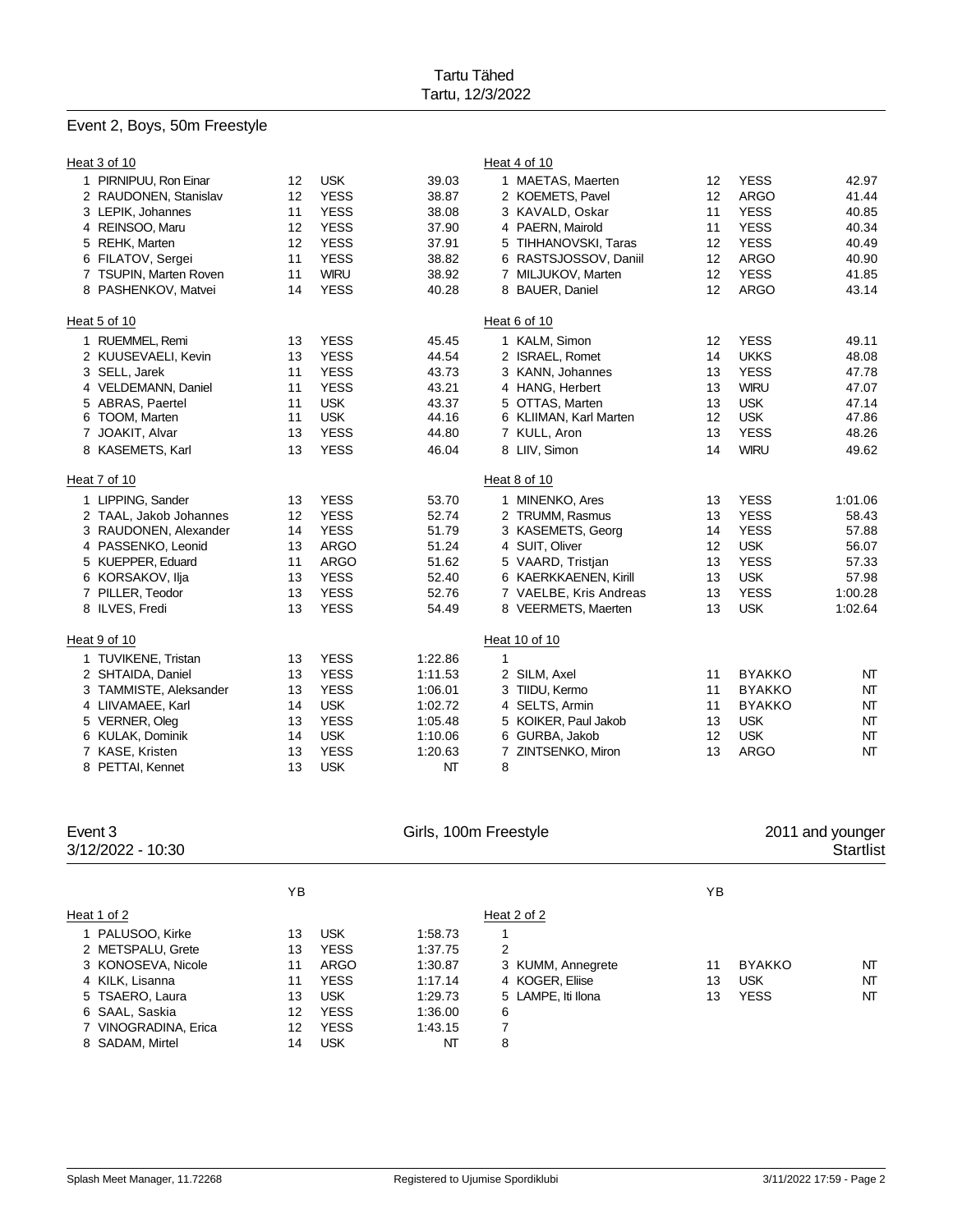| Event 4<br>3/12/2022 - 10:35 |    |             | Boys, 100m Freestyle |                        |    |             | 2011 and younger<br><b>Startlist</b> |
|------------------------------|----|-------------|----------------------|------------------------|----|-------------|--------------------------------------|
|                              | YB |             |                      |                        | YB |             |                                      |
| Heat 1 of 4                  |    |             |                      | Heat 2 of 4            |    |             |                                      |
| 1 MAEESEPP, Maru             | 11 | <b>YESS</b> | 1:26.70              | 1 ABRAS, Paertel       | 11 | <b>USK</b>  | 1:44.21                              |
| 2 TONNISSON, Sebastian       | 11 | <b>USK</b>  | 1:24.03              | 2 TOOM, Marten         | 11 | <b>USK</b>  | 1:41.41                              |
| 3 KESPERI, Richard           | 12 | <b>USK</b>  | 1:20.10              | 3 SAAL, Konrad         | 11 | <b>YESS</b> | 1:37.16                              |
| 4 MADDISON, Rasmus           | 11 | <b>USK</b>  | 1:17.32              | 4 REHK, Marten         | 12 | <b>YESS</b> | 1:31.26                              |
| 5 ALLILENDER, Robin          | 11 | <b>YESS</b> | 1:18.49              | 5 LEPIK, Johannes      | 11 | <b>YESS</b> | 1:32.85                              |
| VIIRA, Arthur<br>6           | 11 | <b>YESS</b> | 1:23.42              | 6 PAERN, Mairold       | 11 | <b>YESS</b> | 1:40.21                              |
| 7 RAAK, Robert               | 11 | <b>YESS</b> | 1:26.22              | 7 VELDEMANN, Daniel    | 11 | <b>YESS</b> | 1:43.08                              |
| 8 KUTSINSKI, Milan           | 13 | <b>USK</b>  | 1:30.87              | 8 KLIIMAN, Karl Marten | 12 | <b>USK</b>  | 1:45.61                              |
| Heat 3 of 4                  |    |             |                      | Heat 4 of 4            |    |             |                                      |
| 1 KAERKKAENEN, Kirill        | 13 | <b>USK</b>  | NT                   | 1                      |    |             |                                      |
| 2 GURBA, Jakob               | 12 | <b>USK</b>  | NT                   | $\overline{2}$         |    |             |                                      |
| 3 RASTSJOSSOV, Daniil        | 12 | <b>ARGO</b> | NT                   | 3 OTTAS, Marten        | 13 | <b>USK</b>  | NT                                   |
| 4 SUIT, Oliver               | 12 | <b>USK</b>  | 2:29.89              | 4 ROSI, Kaarel         | 12 | <b>YESS</b> | NT                                   |
| 5 VEERMETS, Maerten          | 13 | <b>USK</b>  | NT                   | 5 JOAKIT, Alvar        | 13 | <b>YESS</b> | NT                                   |
| 6 SELL, Jarek                | 11 | <b>YESS</b> | NT                   | 6 KASEMETS, Karl       | 13 | <b>YESS</b> | NT                                   |
| 7 KASEMETS, Georg            | 14 | <b>YESS</b> | NT                   | 7                      |    |             |                                      |
| 8 KOIKER, Paul Jakob         | 13 | <b>USK</b>  | NT                   | 8                      |    |             |                                      |

10:45 Medal ceremony No. 1. Girls, 50m Freestyle 10:45 Medal ceremony No. 2. Boys, 50m Freestyle

10:50 Medal ceremony No. 3. Girls, 100m Freestyle

10:50 Medal ceremony No. 4. Boys, 100m Freestyle

| Event 5<br>3/12/2022 - 10:55                                              |                      |                                                        | Girls, 50m Butterfly             |                                      | 2011 and younger<br><b>Startlist</b> |                            |          |
|---------------------------------------------------------------------------|----------------------|--------------------------------------------------------|----------------------------------|--------------------------------------|--------------------------------------|----------------------------|----------|
|                                                                           | ΥB                   |                                                        |                                  |                                      | ΥB                                   |                            |          |
| Heat 1 of 2                                                               |                      |                                                        |                                  | Heat 2 of 2                          |                                      |                            |          |
| 1 TOOMSALU, Mirtel<br>2 SAHAKYAN, Nare                                    | 11<br>11             | <b>USK</b><br><b>YESS</b>                              | 46.57<br>45.08                   | 2                                    |                                      |                            |          |
| 3 MUELLER, Frida<br>4 VAELJAMAEE, Liis                                    | 12<br>11             | <b>VIM</b><br><b>USK</b>                               | 43.61<br>41.81                   | 3 MARAN, Emma<br>4 KONT, Katriin     | 14<br>12                             | <b>YESS</b><br><b>YESS</b> | NT<br>NT |
| 5 PAESLANE, Monika<br>6 RAUDVA, Arlene<br>7 ALL, Annabel<br>8 ALGO, Marii | 13<br>12<br>11<br>12 | <b>USK</b><br><b>YESS</b><br><b>YESS</b><br><b>USK</b> | 43.15<br>44.75<br>45.08<br>48.35 | 5 KAERSIN, Elsa Kirke<br>6<br>7<br>8 | 13                                   | <b>YESS</b>                | NT       |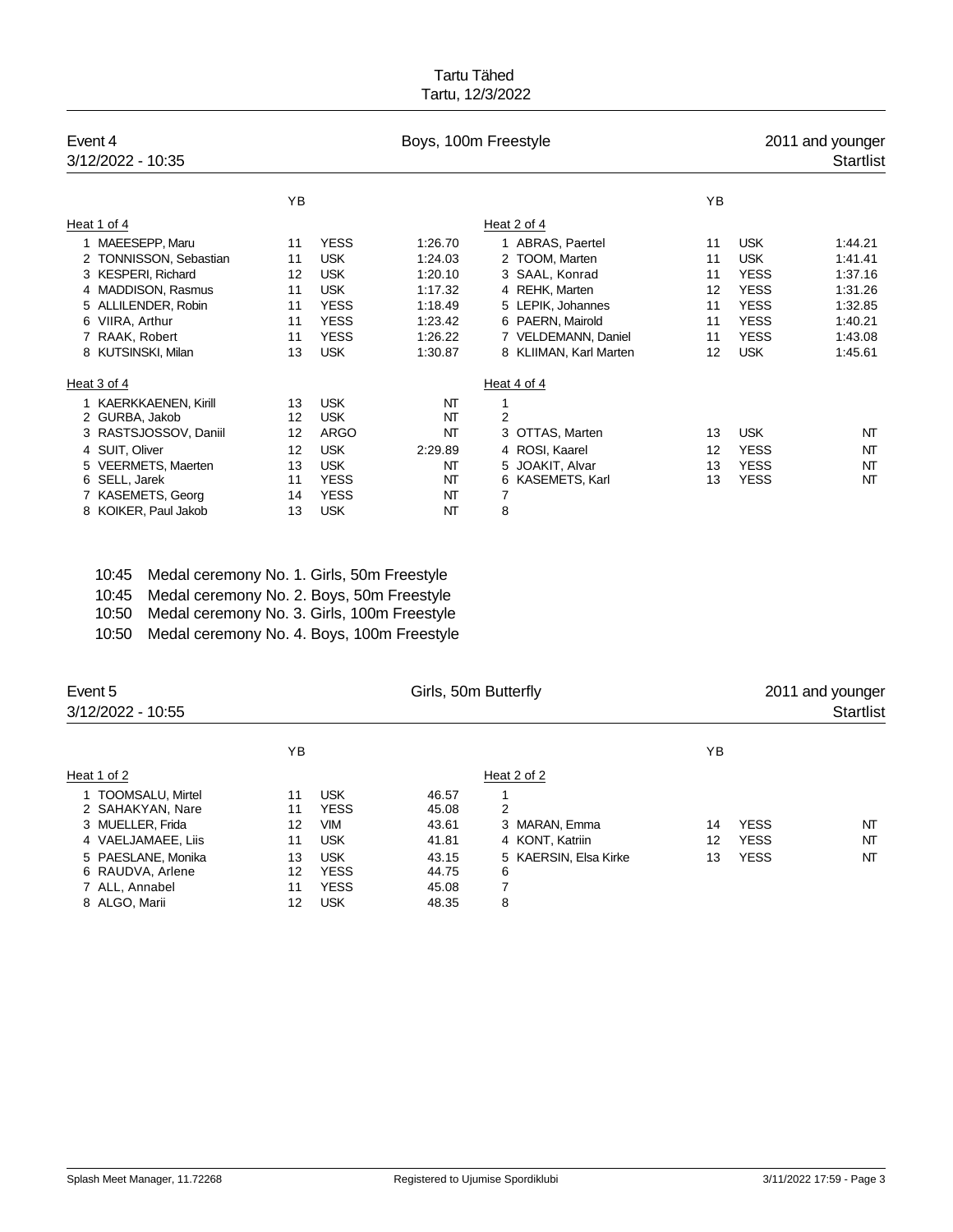| YB<br>YB                                                                                                                                                                                    |                    |
|---------------------------------------------------------------------------------------------------------------------------------------------------------------------------------------------|--------------------|
|                                                                                                                                                                                             |                    |
| Heat 1 of 2<br>Heat 2 of 2                                                                                                                                                                  |                    |
| 1 KOGER, Kristofer<br><b>USK</b><br>1 KAVALD, Oskar<br><b>YESS</b><br>12<br>50.40<br>11                                                                                                     | NΤ                 |
| <b>ARGO</b><br><b>YESS</b><br>2 ZIMAREV, Artjom<br>12<br>44.59<br>2 VELDEMANN, Daniel<br>11                                                                                                 | NΤ                 |
| <b>YESS</b><br>3 ARUSOO, Mattias<br>11<br><b>VIM</b><br>43.28<br>3 MILJUKOV, Marten<br>12                                                                                                   | NΤ                 |
| 4 JEFIMOV, Maksim<br><b>ARGO</b><br>39.02<br>4 KUUSEVAELI, Kevin<br><b>YESS</b><br>11<br>13                                                                                                 | 1:13.22            |
| 41.37<br><b>YESS</b><br>5 SIRMAN, Georg<br>11<br><b>USK</b><br>5 KULL, Aron<br>13                                                                                                           | NΤ                 |
| <b>YESS</b><br><b>ARGO</b><br>6 ILVES, Fredi<br>6 TSETSET, Martin<br>11<br>44.51<br>13                                                                                                      | NΤ                 |
| <b>YESS</b><br><b>YESS</b><br>$12 \overline{ }$<br>7 PASHENKOV, Matvei<br>14<br>48.02<br>7 TIHHANOVSKI, Taras                                                                               | NT                 |
| <b>USK</b><br><b>YESS</b><br>8 PIRNIPUU, Ron Einar<br>12<br>50.62<br>8 KANN, Johannes<br>13                                                                                                 | NΤ                 |
| Event 7<br>Girls, 50m Backstroke                                                                                                                                                            | 2011 and younger   |
| 3/12/2022 - 11:00                                                                                                                                                                           | <b>Startlist</b>   |
| YB<br>YB                                                                                                                                                                                    |                    |
| Heat 1 of 6<br>Heat 2 of 6                                                                                                                                                                  |                    |
| <b>WIRU</b><br>45.80<br><b>WIRU</b><br>1 LIIV, Mia Larissa<br>11<br>1 KALJUVEER, Kelly<br>13                                                                                                | 54.05              |
| 2 SELL, Simona<br><b>BRIIS</b><br>43.61<br><b>ARGO</b><br>12<br>2 SOLOVJOVA, Jekaterina<br>12                                                                                               | 53.27              |
| <b>YESS</b><br>3 PARKEL, Karoliina<br>12<br>3 KOLLI, Mia-Lisette<br><b>WIRU</b><br>42.07<br>11                                                                                              | 49.56              |
| 4 PAIDRE, Sofia<br><b>BRIIS</b><br>38.96<br>4 HAAVISTE, Rosanna<br>12<br><b>YESS</b><br>11                                                                                                  | 46.93              |
| <b>YESS</b><br>39.79<br>5 METSPALU, Grete<br><b>YESS</b><br>5 RAUDVA, Arlene<br>12<br>13                                                                                                    | 47.99              |
| <b>YESS</b><br>6 MARAN, Meribel<br>42.47<br>6 TSIMOLONSKAS, Mariandra<br><b>WIRU</b><br>11<br>11                                                                                            | 51.53              |
| 7 TSAERO, Laura<br><b>USK</b><br>44.44<br>7 KOTLJARTSUK, Kristina<br>12<br><b>ARGO</b><br>13                                                                                                | 53.38              |
| 8 KONOSEVA, Nicole<br><b>ARGO</b><br>46.70<br>8 PALUSOO, Kirke<br><b>USK</b><br>11<br>13                                                                                                    | 54.70              |
| Heat 3 of 6<br>Heat 4 of 6                                                                                                                                                                  |                    |
| <b>USK</b><br>1 SOOSAAR, Elenora<br>12<br>1:06.33<br>1 KOVAL, Sofia<br>14<br><b>YESS</b>                                                                                                    | 1:16.28            |
| <b>YESS</b><br><b>WIRU</b><br>2 ALE, Lauren<br>14<br>1:01.95<br>2 KAERSIN, Elsa Kirke<br>13                                                                                                 | 1:13.74            |
| <b>YESS</b><br><b>YESS</b><br>3 REHK, Margaret<br>56.62<br>3 MAENNISALU, Mirtel-Mia<br>13<br>14                                                                                             | 1:11.77            |
| <b>YESS</b><br><b>YESS</b><br>12<br>54.70<br>4 MARAN, Emma<br>4 VINOGRADINA, Erica<br>14                                                                                                    | 1:06.60            |
| <b>YESS</b><br><b>YESS</b><br>5 SABRE, Eisi<br>13<br>54.81<br>5 LIIVAMAEGI, Marta-Loore<br>13                                                                                               | 1:07.20            |
| <b>YESS</b><br>6 ALGO, Britta<br><b>USK</b><br>57.69<br>6 RIBA, Emma<br>14<br>14                                                                                                            | 1:13.46            |
| <b>YESS</b><br>1:03.76<br>7 PEIPS, Tuule Laine<br><b>YESS</b><br>7 KALS, Marie<br>13<br>14<br><b>YESS</b><br>13<br><b>USK</b><br>1:06.34<br>8 KAERSIN, Lenna Kaisa<br>15<br>8 KOGER, Eliise | 1:14.26<br>1:19.90 |
|                                                                                                                                                                                             |                    |
| Heat 6 of 6<br>Heat 5 of $6$                                                                                                                                                                |                    |
| 1 KOPJEVA, Evelina<br><b>ARGO</b><br>$\mathbf{1}$<br>14<br>NT                                                                                                                               |                    |
| NT<br>2<br>2 KUMM, Annegrete<br>11<br><b>BYAKKO</b>                                                                                                                                         |                    |
| 3 HANNA-LOORE, Varik<br><b>UKKS</b><br>3 SADAM, Mirtel<br><b>USK</b><br>12<br>NΤ<br>14<br><b>YESS</b><br><b>WIRU</b>                                                                        | NΤ                 |
| 4 VAEHI, Laura<br>15<br>NΤ<br>4 KARU, Kristella<br>14<br><b>YESS</b><br><b>YESS</b><br>5 KANNISTE, Kristelle<br>NΤ<br>14<br>5 LAMPE, Iti Ilona<br>13                                        | NT<br>NT           |
| 6 SIKK, Emma<br><b>BYAKKO</b><br>6 VARIKOV, Kendra<br><b>BYAKKO</b><br>11<br>NΤ<br>12                                                                                                       | NΤ                 |
| <b>USK</b><br>7<br>7 MERILAINE, Maribel<br>12<br>NΤ                                                                                                                                         |                    |
| 8<br>8 POVVAT, Mirtel Mia<br><b>USK</b><br>NΤ<br>13                                                                                                                                         |                    |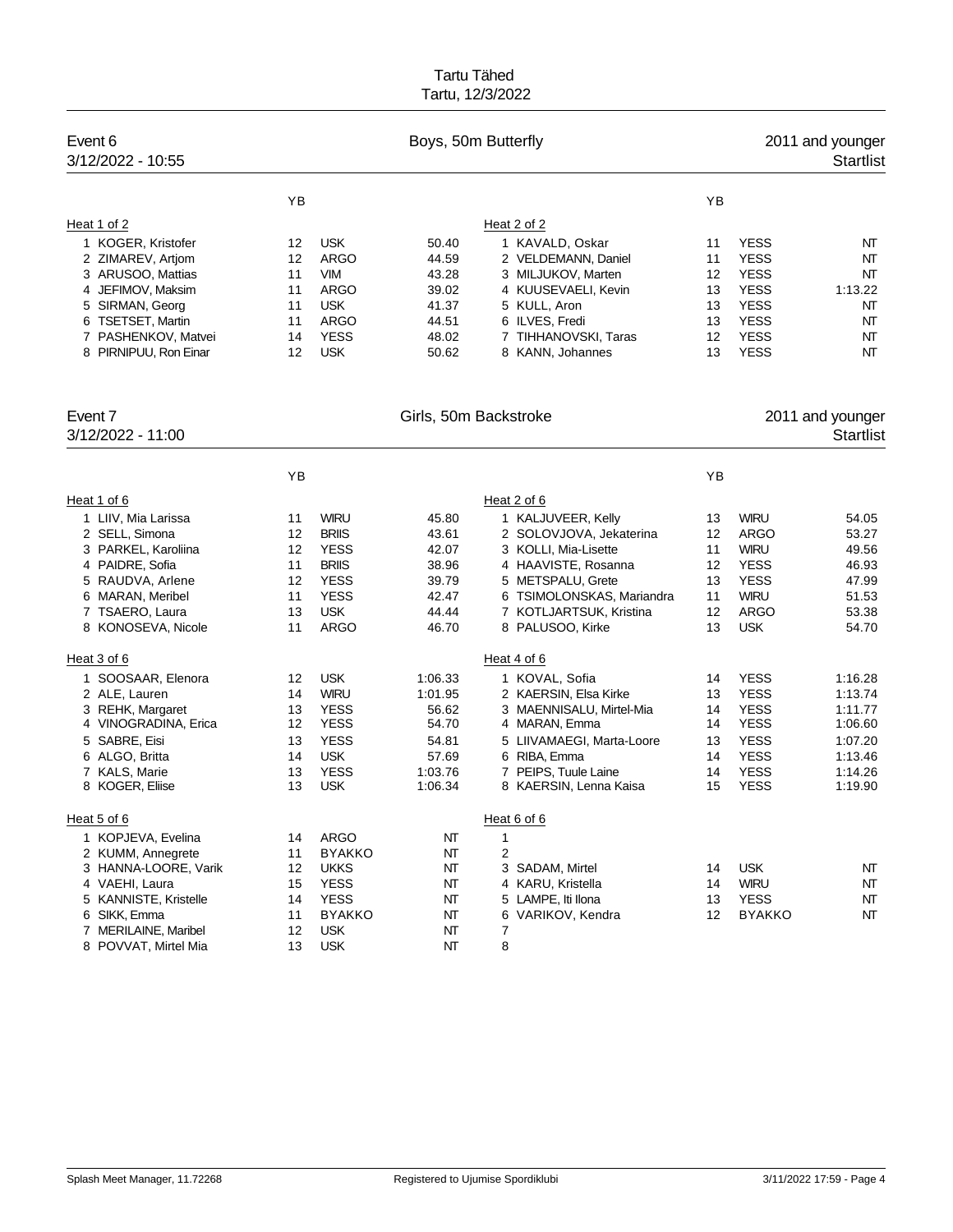| Event 8<br>3/12/2022 - 11:15 |    |               | Boys, 50m Backstroke |                        |    |               | 2011 and younger<br><b>Startlist</b> |
|------------------------------|----|---------------|----------------------|------------------------|----|---------------|--------------------------------------|
|                              | YB |               |                      |                        | YB |               |                                      |
| Heat 1 of 9                  |    |               |                      | Heat 2 of 9            |    |               |                                      |
| 1 TAMMARU, Richard Toomas    | 11 | <b>YESS</b>   | 43.91                | 1 MAETAS, Maerten      | 12 | <b>YESS</b>   | 47.02                                |
| 2 KALJUVEER, Kermo           | 11 | <b>WIRU</b>   | 43.20                | 2 LEPIK, Johannes      | 11 | <b>YESS</b>   | 45.86                                |
| 3 SIRMAN, Georg              | 11 | <b>USK</b>    | 40.88                | 3 PIRNIPUU, Ron Einar  | 12 | <b>USK</b>    | 44.50                                |
| 4 MADDISON, Rasmus           | 11 | <b>USK</b>    | 40.45                | 4 VIIRA, Arthur        | 11 | <b>YESS</b>   | 44.29                                |
| 5 ALLILENDER, Robin          | 11 | <b>YESS</b>   | 40.59                | 5 KOGER, Kristofer     | 12 | <b>USK</b>    | 44.38                                |
| 6 RAUDONEN, Stanislav        | 12 | <b>YESS</b>   | 41.81                | 6 REINSOO, Maru        | 12 | <b>YESS</b>   | 44.93                                |
| 7 TONNISSON, Sebastian       | 11 | <b>USK</b>    | 43.23                | 7 FILATOV, Sergei      | 11 | <b>YESS</b>   | 45.88                                |
| 8 KUTSINSKI, Milan           | 13 | <b>USK</b>    | 44.00                | 8 VELDEMANN, Daniel    | 11 | <b>YESS</b>   | 47.44                                |
| Heat 3 of 9                  |    |               |                      | Heat 4 of 9            |    |               |                                      |
| 1 SELL, Jarek                | 11 | <b>YESS</b>   | 51.01                | 1 ILVES, Fredi         | 13 | <b>YESS</b>   | 56.10                                |
| 2 KOEMETS, Pavel             | 12 | <b>ARGO</b>   | 49.43                | 2 KUUSEVAELI, Kevin    | 13 | <b>YESS</b>   | 54.51                                |
| 3 KAVALD, Oskar              | 11 | <b>YESS</b>   | 48.35                | 3 OTTAS, Marten        | 13 | <b>USK</b>    | 52.62                                |
| 4 RAAK, Robert               | 11 | <b>YESS</b>   | 47.49                | 4 TOOM, Marten         | 11 | <b>USK</b>    | 51.96                                |
| 5 MAEESEPP, Maru             | 11 | <b>YESS</b>   | 47.76                | 5 BAUER, Daniel        | 12 | <b>ARGO</b>   | 52.10                                |
| 6 REHK, Marten               | 12 | <b>YESS</b>   | 48.48                | 6 LIIV, Simon          | 14 | <b>WIRU</b>   | 53.75                                |
| 7 TSUPIN, Marten Roven       | 11 | <b>WIRU</b>   | 49.71                | 7 JOAKIT, Alvar        | 13 | <b>YESS</b>   | 55.43                                |
| 8 PASHENKOV, Matvei          | 14 | <b>YESS</b>   | 51.56                | 8 NOVIKOV, Tormi       | 12 | <b>YESS</b>   | 56.23                                |
| Heat 5 of 9                  |    |               |                      | Heat 6 of 9            |    |               |                                      |
| 1 HANG, Herbert              | 13 | <b>WIRU</b>   | 1:00.13              | 1 KASEMETS, Georg      | 14 | <b>YESS</b>   | 1:03.95                              |
| 2 KASEMETS, Karl             | 13 | <b>YESS</b>   | 58.36                | 2 TAMMISTE, Aleksander | 13 | <b>YESS</b>   | 1:02.81                              |
| 3 KULL, Aron                 | 13 | <b>YESS</b>   | 56.70                | 3 SUIT, Oliver         | 12 | <b>USK</b>    | 1:02.04                              |
| 4 RUEMMEL, Remi              | 13 | <b>YESS</b>   | 56.49                | 4 KANN, Johannes       | 13 | <b>YESS</b>   | 1:01.07                              |
| 5 NAMSING, Jonas             | 12 | <b>YESS</b>   | 56.51                | 5 KAERKKAENEN, Kirill  | 13 | <b>USK</b>    | 1:01.64                              |
| 6 TAAL, Jakob Johannes       | 12 | <b>YESS</b>   | 57.95                | 6 KUEPPER, Eduard      | 11 | <b>ARGO</b>   | 1:02.04                              |
| 7 ROSI, Kaarel               | 12 | <b>YESS</b>   | 58.92                | 7 RAUDONEN, Alexander  | 14 | <b>YESS</b>   | 1:03.10                              |
| 8 KUUSESAAR, Kaspar          | 13 | <b>YESS</b>   | 1:00.47              | 8 PASSENKO, Leonid     | 13 | <b>ARGO</b>   | 1:05.64                              |
| Heat 7 of 9                  |    |               |                      | Heat 8 of 9            |    |               |                                      |
| 1 VERNER, Oleg               | 13 | <b>YESS</b>   | 1:10.72              | 1 GURBA, Jakob         | 12 | <b>USK</b>    | NT                                   |
| 2 MINENKO, Ares              | 13 | <b>YESS</b>   | 1:10.14              | 2 VEERMETS, Maerten    | 13 | <b>USK</b>    | 1:16.48                              |
| 3 KULAK, Dominik             | 14 | <b>USK</b>    | 1:07.60              | 3 LAUMAEE, Marten      | 13 | <b>YESS</b>   | 1:14.90                              |
| 4 ISRAEL, Romet              | 14 | <b>UKKS</b>   | 1:05.66              | 4 KASE, Kristen        | 13 | <b>YESS</b>   | 1:14.03                              |
| 5 VAARD, Tristjan            | 13 | <b>YESS</b>   | 1:07.57              | 5 LIPPING, Sander      | 13 | <b>YESS</b>   | 1:14.69                              |
| 6 TRUMM, Rasmus              | 13 | <b>YESS</b>   | 1:09.41              | 6 PILLER, Teodor       | 13 | <b>YESS</b>   | 1:15.31                              |
| 7 LIIVAMAEE, Karl            | 14 | <b>USK</b>    | 1:10.48              | 7 TUVIKENE, Tristan    | 13 | <b>YESS</b>   | 1:20.86                              |
| 8 SHTAIDA, Daniel            | 13 | <b>YESS</b>   | 1:11.97              | 8 TIIDU, Kermo         | 11 | <b>BYAKKO</b> | NΤ                                   |
| Heat 9 of 9                  |    |               |                      |                        |    |               |                                      |
| 1 SILM, Axel                 | 11 | <b>BYAKKO</b> | NΤ                   |                        |    |               |                                      |
| 2 KORSAKOV, Ilja             | 13 | <b>YESS</b>   | NT                   |                        |    |               |                                      |
| 3 SELTS, Armin               | 11 | <b>BYAKKO</b> | NΤ                   |                        |    |               |                                      |
| 4 PETTAI, Kennet             | 13 | <b>USK</b>    | NT                   |                        |    |               |                                      |
| 5 ZINTSENKO, Miron           | 13 | <b>ARGO</b>   | NΤ                   |                        |    |               |                                      |
| 6 KLIIMAN, Karl Marten       | 12 | <b>USK</b>    | NΤ                   |                        |    |               |                                      |
| 7 KOIKER, Paul Jakob         | 13 | <b>USK</b>    | NΤ                   |                        |    |               |                                      |
| 8                            |    |               |                      |                        |    |               |                                      |

11:30 Medal ceremony No. 5. Girls, 50m Butterfly

11:30 Medal ceremony No. 6. Boys, 50m Butterfly

11:35 Medal ceremony No. 7. Girls, 50m Backstroke

11:35 Medal ceremony No. 8. Boys, 50m Backstroke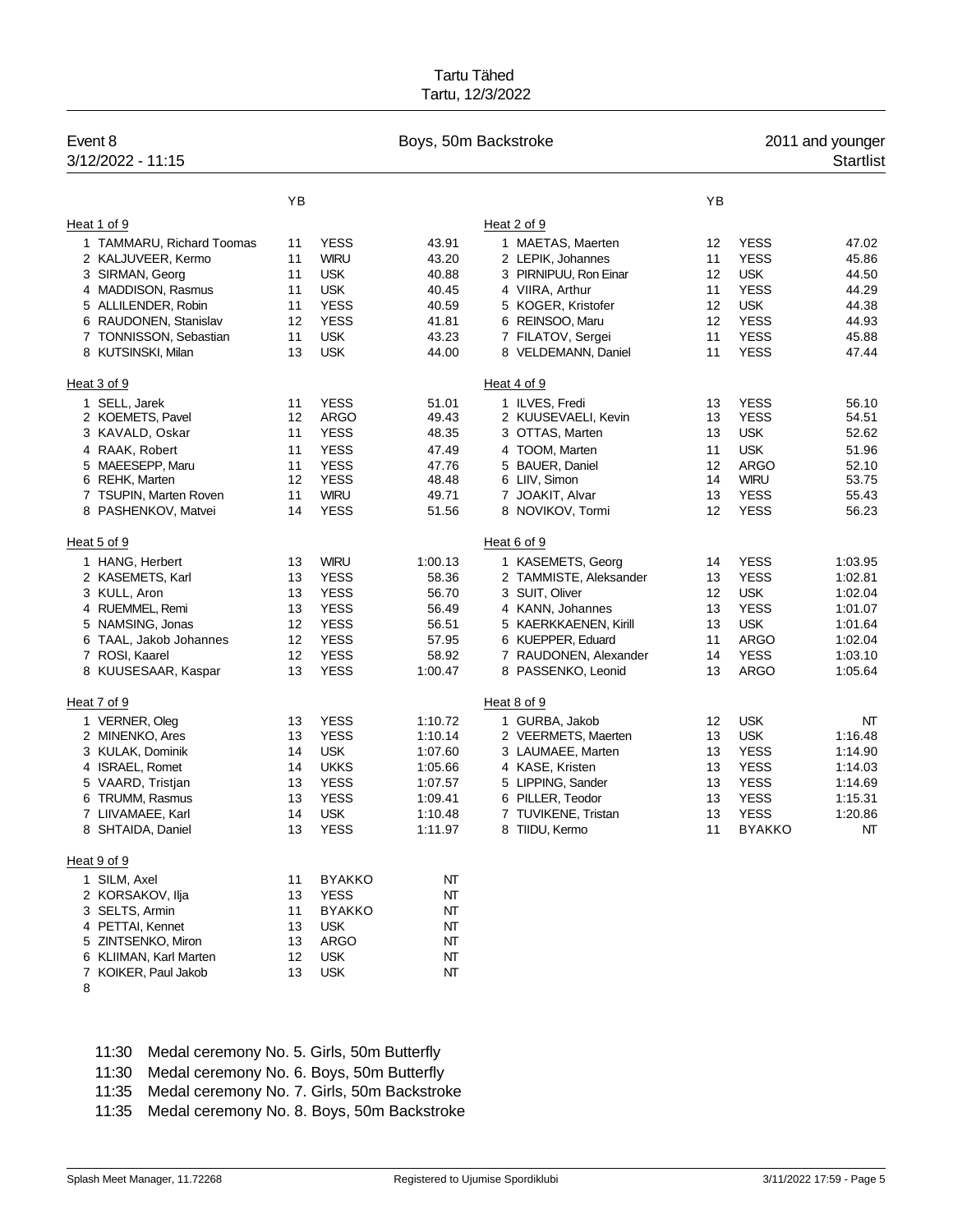| Event 9<br>3/12/2022 - 11:35                                                                                                                           |                                        |                                                                                                    | Girls, 100m Backstroke                                     |                                            |          |                            | 2011 and younger<br><b>Startlist</b> |
|--------------------------------------------------------------------------------------------------------------------------------------------------------|----------------------------------------|----------------------------------------------------------------------------------------------------|------------------------------------------------------------|--------------------------------------------|----------|----------------------------|--------------------------------------|
|                                                                                                                                                        | YB                                     |                                                                                                    |                                                            |                                            | YB       |                            |                                      |
| Heat 1 of 1                                                                                                                                            |                                        |                                                                                                    |                                                            |                                            |          |                            |                                      |
| 1 SAHAKYAN, Sona<br>2 LAMPE, Iti Ilona<br>3 TOOMSALU, Mirtel<br>4 KILK, Lisanna<br>5 SAHAKYAN, Nare<br>6 PAESLANE, Monika<br>7 MERILAINE, Maribel<br>8 | 13<br>13<br>11<br>11<br>11<br>13<br>12 | <b>YESS</b><br><b>YESS</b><br><b>USK</b><br><b>YESS</b><br><b>YESS</b><br><b>USK</b><br><b>USK</b> | NT<br>NT<br>1:39.21<br>1:29.95<br>1:38.01<br>1:44.28<br>NT |                                            |          |                            |                                      |
| Event 10<br>3/12/2022 - 11:40                                                                                                                          |                                        |                                                                                                    | Boys, 100m Backstroke                                      |                                            |          |                            | 2011 and younger<br><b>Startlist</b> |
|                                                                                                                                                        | YB                                     |                                                                                                    |                                                            |                                            | YB       |                            |                                      |
| Heat 1 of 2                                                                                                                                            |                                        |                                                                                                    |                                                            | Heat 2 of 2                                |          |                            |                                      |
| 1 FILATOV, Sergei                                                                                                                                      | 11                                     | <b>YESS</b>                                                                                        | 1:47.48                                                    | $\mathbf{1}$                               |          |                            |                                      |
| 2 ARUSOO, Mattias                                                                                                                                      | 11                                     | <b>VIM</b>                                                                                         | 1:38.91                                                    | $\overline{2}$                             |          |                            |                                      |
| 3 KUTSINSKI, Milan                                                                                                                                     | 13                                     | <b>USK</b>                                                                                         | 1:33.86                                                    | 3 SAAL, Konrad                             | 11       | <b>YESS</b>                | NT                                   |
| 4 MADDISON, Rasmus<br>5 SIRMAN, Georg                                                                                                                  | 11<br>11                               | <b>USK</b><br><b>USK</b>                                                                           | 1:25.80<br>1:26.85                                         | 4 TAMMISTE, Aleksander<br>5 KULAK, Dominik | 13<br>14 | <b>YESS</b><br><b>USK</b>  | NT<br>NT                             |
| 6 TONNISSON, Sebastian                                                                                                                                 | 11                                     | <b>USK</b>                                                                                         | 1:36.70                                                    | 6 OTTAS, Marten                            | 13       | <b>USK</b>                 | NT                                   |
| 7 REINSOO, Maru<br>8 REPPO, Lennart                                                                                                                    | 12<br>11                               | <b>YESS</b><br><b>YESS</b>                                                                         | 1:46.01<br>NT                                              | 7<br>8                                     |          |                            |                                      |
| Event 11                                                                                                                                               |                                        |                                                                                                    | Girls, 50m Breaststroke                                    |                                            |          |                            | 2011 and younger                     |
| 3/12/2022 - 11:45                                                                                                                                      |                                        |                                                                                                    |                                                            |                                            |          |                            | <b>Startlist</b>                     |
|                                                                                                                                                        | YB                                     |                                                                                                    |                                                            |                                            | YB       |                            |                                      |
| Heat 1 of 4                                                                                                                                            |                                        |                                                                                                    |                                                            | Heat 2 of 4                                |          |                            |                                      |
| 1 PARKEL, Karoliina                                                                                                                                    | 12                                     | <b>YESS</b>                                                                                        | 51.00                                                      | 1 KOVAL, Sofia                             | 14       | <b>YESS</b>                | NT                                   |
| 2 ALGO, Marii                                                                                                                                          | 12                                     | <b>USK</b>                                                                                         | 48.80                                                      | 2 KOZLOVA, Cathalina                       | 12       | <b>YESS</b>                | 1:00.40                              |
| 3 ALL, Annabel<br>4 PAIDRE, Sofia                                                                                                                      | 11<br>11                               | <b>YESS</b><br><b>BRIIS</b>                                                                        | 46.35<br>39.25                                             | 3 VAELJAMAEE, Liis<br>4 SELL, Simona       | 11<br>12 | <b>USK</b><br><b>BRIIS</b> | 55.80<br>53.73                       |
| 5 MARAN, Meribel                                                                                                                                       | 11                                     | <b>YESS</b>                                                                                        | 44.04                                                      | 5 VINOGRADINA, Erica                       | 12       | <b>YESS</b>                | 54.93                                |
| 6 KONT, Katriin                                                                                                                                        | 12                                     | <b>YESS</b>                                                                                        | 48.26                                                      | 6 KONOSEVA, Nicole                         | 11       | ARGO                       | 58.45                                |
| 7 SAHAKYAN, Nare                                                                                                                                       | 11                                     | <b>YESS</b>                                                                                        | 50.64                                                      | 7 TSAERO, Laura                            | 13       | <b>USK</b>                 | 1:03.64                              |
| 8 PAESLANE, Monika                                                                                                                                     | 13                                     | <b>USK</b>                                                                                         | 51.17                                                      | 8 HANNA-LOORE, Varik                       | 12       | <b>UKKS</b>                | NΤ                                   |
| Heat 3 of 4                                                                                                                                            |                                        |                                                                                                    |                                                            | Heat 4 of 4                                |          |                            |                                      |
| 1 SIKK, Emma                                                                                                                                           | 11                                     | <b>BYAKKO</b>                                                                                      | NT                                                         | $\mathbf{1}$                               |          |                            |                                      |
| 2 SAHAKYAN, Sona<br>3 HAAVISTE, Rosanna                                                                                                                | 13                                     | <b>YESS</b><br><b>YESS</b>                                                                         | NΤ                                                         | 2<br>3 KALS, Marie                         |          | <b>YESS</b>                |                                      |
| 4 HUSSAR, Saara                                                                                                                                        | 12<br>13                               | <b>YESS</b>                                                                                        | NΤ<br>NΤ                                                   | 4 SAAL, Saskia                             | 13<br>12 | <b>YESS</b>                | NT<br>NΤ                             |
| 5 VARIKOV, Kendra                                                                                                                                      | 12                                     | <b>BYAKKO</b>                                                                                      | NΤ                                                         | 5 ALGO, Britta                             | 14       | <b>USK</b>                 | NΤ                                   |
| 6 POVVAT, Mirtel Mia                                                                                                                                   | 13                                     | <b>USK</b>                                                                                         | NΤ                                                         | 6                                          |          |                            |                                      |
| 7 SOOSAAR, Elenora                                                                                                                                     | 12                                     | <b>USK</b>                                                                                         | NΤ                                                         | 7                                          |          |                            |                                      |
| 8                                                                                                                                                      |                                        |                                                                                                    |                                                            | 8                                          |          |                            |                                      |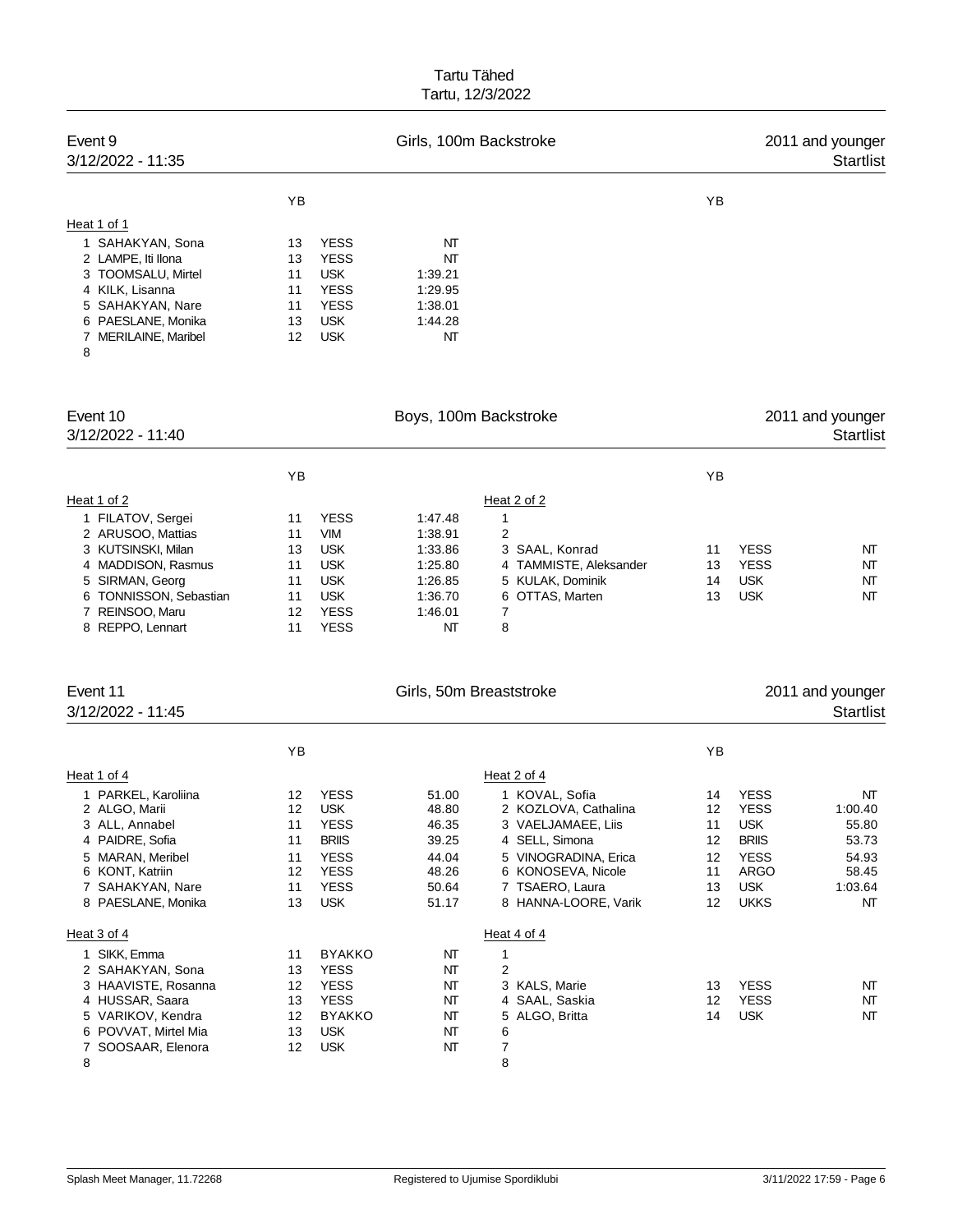| Event 12<br>3/12/2022 - 11:50 |                   |               | Boys, 50m Breaststroke |                           |    | 2011 and younger<br><b>Startlist</b> |         |  |
|-------------------------------|-------------------|---------------|------------------------|---------------------------|----|--------------------------------------|---------|--|
|                               | YB                |               |                        |                           | YB |                                      |         |  |
| Heat 1 of 5                   |                   |               |                        | Heat 2 of 5               |    |                                      |         |  |
| 1 ZIMAREV, Artjom             | $12 \overline{ }$ | <b>ARGO</b>   | 53.70                  | 1 RAUDONEN, Stanislav     | 12 | <b>YESS</b>                          | 1:02.52 |  |
| 2 KOGER, Kristofer            | $12 \overline{ }$ | <b>USK</b>    | 51.32                  | 2 TOOM, Marten            | 11 | <b>USK</b>                           | 57.55   |  |
| 3 ALLILENDER, Robin           | 11                | <b>YESS</b>   | 48.16                  | 3 TAMMARU, Richard Toomas | 11 | <b>YESS</b>                          | 56.44   |  |
| 4 POPOVITS, Anton             | 11                | <b>ARGO</b>   | 45.67                  | 4 PAERN, Mairold          | 11 | <b>YESS</b>                          | 55.81   |  |
| 5 MAEESEPP, Maru              | 11                | <b>YESS</b>   | 46.46                  | 5 KESPERI, Richard        | 12 | <b>USK</b>                           | 56.39   |  |
| 6 ABRAS, Paertel              | 11                | <b>USK</b>    | 50.33                  | 6 FILATOV, Sergei         | 11 | <b>YESS</b>                          | 56.50   |  |
| 7 REPPO, Lennart              | 11                | <b>YESS</b>   | 53.08                  | 7 PIRNIPUU, Ron Einar     | 12 | <b>USK</b>                           | 1:00.26 |  |
| 8 KLIIMAN, Karl Marten        | $12 \overline{ }$ | <b>USK</b>    | 54.60                  | 8 TIHHANOVSKI, Taras      | 12 | <b>YESS</b>                          | 1:04.08 |  |
| Heat 3 of 5                   |                   |               |                        | Heat 4 of 5               |    |                                      |         |  |
| 1 KORSAKOV, Ilja              | 13                | <b>YESS</b>   | NΤ                     | 1 LAUMAEE, Marten         | 13 | <b>YESS</b>                          | NT      |  |
| 2 NOVIKOV, Tormi              | 12                | <b>YESS</b>   | NT                     | 2 PILLER, Teodor          | 13 | <b>YESS</b>                          | NT      |  |
| 3 MILJUKOV, Marten            | 12                | <b>YESS</b>   | 1:15.80                | 3 MINENKO, Ares           | 13 | <b>YESS</b>                          | NT      |  |
| RAUDONEN, Alexander           | 14                | <b>YESS</b>   | 1:10.90                | 4 TIIDU, Kermo            | 11 | <b>BYAKKO</b>                        | NT      |  |
| 5 LIIVAMAEE, Karl             | 14                | <b>USK</b>    | 1:15.08                | 5 SELTS, Armin            | 11 | <b>BYAKKO</b>                        | NT      |  |
| 6 KAERKKAENEN, Kirill         | 13                | <b>USK</b>    | NT                     | 6 KUUSESAAR, Kaspar       | 13 | <b>YESS</b>                          | NT      |  |
| 7 VIIRA, Arthur               | 11                | <b>YESS</b>   | NT                     | 7 SHTAIDA, Daniel         | 13 | <b>YESS</b>                          | NT      |  |
| 8 SAAL, Konrad                | 11                | <b>YESS</b>   | NT                     | 8 ROSI, Laur              | 12 | <b>YESS</b>                          | NT      |  |
| Heat 5 of 5                   |                   |               |                        |                           |    |                                      |         |  |
| 1                             |                   |               |                        |                           |    |                                      |         |  |
| 2 LEPIK, Johannes             | 11                | <b>YESS</b>   | NT                     |                           |    |                                      |         |  |
| 3 VAARD, Tristjan             | 13                | <b>YESS</b>   | NT                     |                           |    |                                      |         |  |
| 4 KALM, Simon                 | 12                | <b>YESS</b>   | NT                     |                           |    |                                      |         |  |
| 5 SELL, Jarek                 | 11                | <b>YESS</b>   | NΤ                     |                           |    |                                      |         |  |
| 6 SILM, Axel                  | 11                | <b>BYAKKO</b> | NT                     |                           |    |                                      |         |  |
| 7 NAMSING, Jonas              | $12 \overline{ }$ | <b>YESS</b>   | NT                     |                           |    |                                      |         |  |
|                               |                   |               |                        |                           |    |                                      |         |  |

| ٧      |   |  |
|--------|---|--|
|        |   |  |
| I<br>I | ٠ |  |

| 12:00 Medal ceremony No. 9. Girls, 100m Backstroke |
|----------------------------------------------------|
| 12:00 Medal ceremony No. 10. Boys, 100m Backstroke |

12:05 Medal ceremony No. 11. Girls, 50m Breaststroke

12:05 Medal ceremony No. 12. Boys, 50m Breaststroke

| Event 13<br>3/12/2022 - 12:10 |    |              | Girls, 100m Medley |                 | 2011 and younger<br><b>Startlist</b> |             |    |
|-------------------------------|----|--------------|--------------------|-----------------|--------------------------------------|-------------|----|
|                               | YB |              |                    |                 | YB                                   |             |    |
| Heat 1 of 2                   |    |              |                    | Heat 2 of 2     |                                      |             |    |
| 1 ALGO, Britta                | 14 | <b>USK</b>   | NΤ                 |                 |                                      |             |    |
| 2 ALGO, Marii                 | 12 | <b>USK</b>   | 1:41.11            | 2               |                                      |             |    |
| 3 ALL, Annabel                | 11 | <b>YESS</b>  | 1:33.87            | 3 SAAL, Saskia  | 12                                   | <b>YESS</b> | NT |
| 4 PAIDRE, Sofia               | 11 | <b>BRIIS</b> | 1:21.61            | 4 KONT, Katriin | 12                                   | <b>YESS</b> | NT |
| 5 VAELJAMAEE, Liis            | 11 | <b>USK</b>   | 1:33.02            | 5 SADAM, Mirtel | 14                                   | <b>USK</b>  | NT |
| 6 RAUDVA, Arlene              | 12 | <b>YESS</b>  | 1:38.03            | 6 TSAERO, Laura | 13                                   | <b>USK</b>  | NT |
| 7 TOOMSALU, Mirtel            | 11 | <b>USK</b>   | 1:42.87            | 7               |                                      |             |    |
| 8 LAMPE. Iti Ilona            | 13 | <b>YESS</b>  | NΤ                 | 8               |                                      |             |    |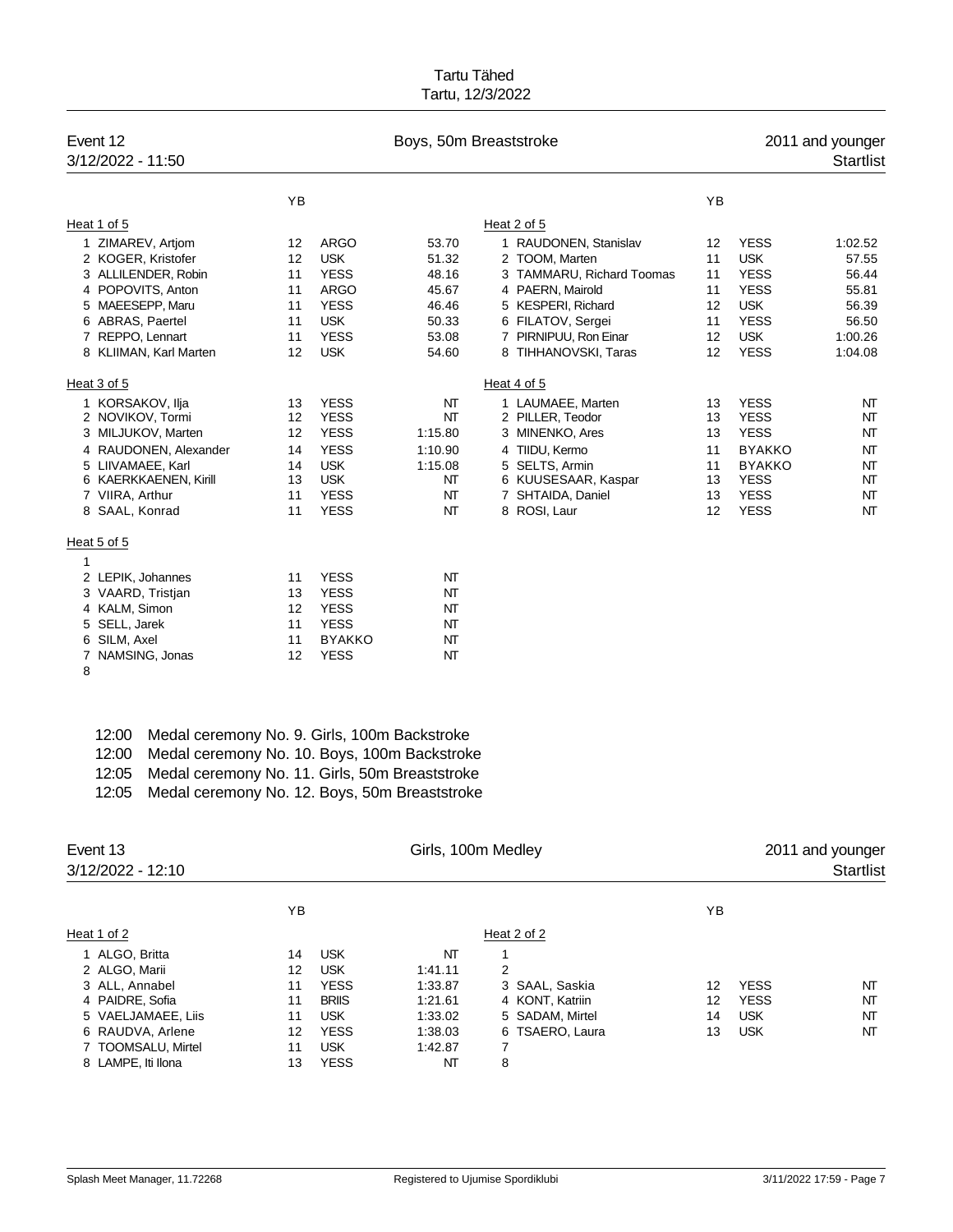| Event 14<br>3/12/2022 - 12:15 | Boys, 100m Medley |             |         |              |                       |                   | 2011 and younger<br><b>Startlist</b> |    |  |
|-------------------------------|-------------------|-------------|---------|--------------|-----------------------|-------------------|--------------------------------------|----|--|
|                               | ΥB                |             |         |              |                       | ΥB                |                                      |    |  |
| Heat 1 of 2                   |                   |             |         | Heat 2 of 2  |                       |                   |                                      |    |  |
| 1 REPPO, Lennart              | 11                | <b>YESS</b> | NΤ      | 1            |                       |                   |                                      |    |  |
| 2 KALJUVEER, Kermo            | 11                | <b>WIRU</b> | 1:44.55 | 2            |                       |                   |                                      |    |  |
| 3 KESPERI, Richard            | 12                | <b>USK</b>  | 1:37.29 |              | 3 KUUSESAAR, Kaspar   | 13                | <b>YESS</b>                          | NT |  |
| 4 MADDISON, Rasmus            | 11                | <b>USK</b>  | 1.29.03 |              | 4 KUTSINSKI, Milan    | 13                | <b>USK</b>                           | NΤ |  |
| 5 SIRMAN, Georg               | 11                | <b>USK</b>  | 1:35.72 |              | 5 PIRNIPUU, Ron Einar | 12                | <b>USK</b>                           | NT |  |
| 6 KOGER, Kristofer            | 12                | <b>USK</b>  | 1:37.36 | 6 ROSI, Laur |                       | $12 \overline{ }$ | <b>YESS</b>                          | NΤ |  |
| 7 ABRAS, Paertel              | 11                | <b>USK</b>  | 1:51.16 | 7            |                       |                   |                                      |    |  |
| 8 TAMMARU, Richard Toomas     | 11                | <b>YESS</b> | NT      | 8            |                       |                   |                                      |    |  |

| 12:20 Medal ceremony No. 13. Girls, 100m Medley |  |
|-------------------------------------------------|--|
|                                                 |  |

12:20 Medal ceremony No. 14. Boys, 100m Medley

| Event 15<br>3/12/2022 - 13:00 |    |             | Women, 50m Breaststroke |                      | 2010 and older<br><b>Startlist</b> |               |       |
|-------------------------------|----|-------------|-------------------------|----------------------|------------------------------------|---------------|-------|
|                               | ΥB |             |                         |                      | YB.                                |               |       |
| Heat 1 of 3                   |    |             |                         | Heat 2 of 3          |                                    |               |       |
| 1 KADEL, Regina               | 09 | ARGO        | 45.29                   | 1 PENSA, Anna-Elise  | 08                                 | <b>BYAKKO</b> | NT    |
| 2 UUDEKUELL, Emili            | 08 | <b>USK</b>  | 41.29                   | 2 GOOS, Miia         | 10                                 | <b>BYAKKO</b> | NT    |
| 3 ROOP, Adele                 | 09 | <b>USK</b>  | 38.12                   | 3 KAMBER, Mirell     | 10                                 | <b>BYAKKO</b> | NT    |
| 4 KUTSAREVA, Diana            | 97 | <b>USK</b>  | 34.21                   | 4 SHKITSKAJA, Karina | 09                                 | <b>USK</b>    | 48.53 |
| 5 TSAERO, Grete               | 06 | <b>USK</b>  | 36.05                   | 5 MAEESEPP, Minna Li | 10                                 | <b>YESS</b>   | 50.14 |
| 6 MADDISON, Helena            | 09 | <b>USK</b>  | 40.49                   | 6 KUKK, Lenne        | 08                                 | <b>BYAKKO</b> | NT    |
| 7 KIIKER, Anna                | 10 | <b>YESS</b> | 44.06                   | 7 SIPOLAINEN, Miia   | 10                                 | <b>BYAKKO</b> | NT    |
| 8 KIIKER, Emma                | 10 | <b>YESS</b> | 46.29                   | 8 TIIDU, Miia-Lee    | 09                                 | <b>BYAKKO</b> | NT    |
| Heat 3 of 3                   |    |             |                         |                      |                                    |               |       |
|                               |    |             |                         |                      |                                    |               |       |
| 2                             |    |             |                         |                      |                                    |               |       |
| 3 MAENNISTE, Anette           | 09 | <b>YESS</b> | NT                      |                      |                                    |               |       |
| 4 PUNNAR, Lisandra            | 07 | <b>USK</b>  | NT                      |                      |                                    |               |       |
| 5 LIIVAMAEGI, Lisandra<br>6   | 08 | <b>YESS</b> | NT                      |                      |                                    |               |       |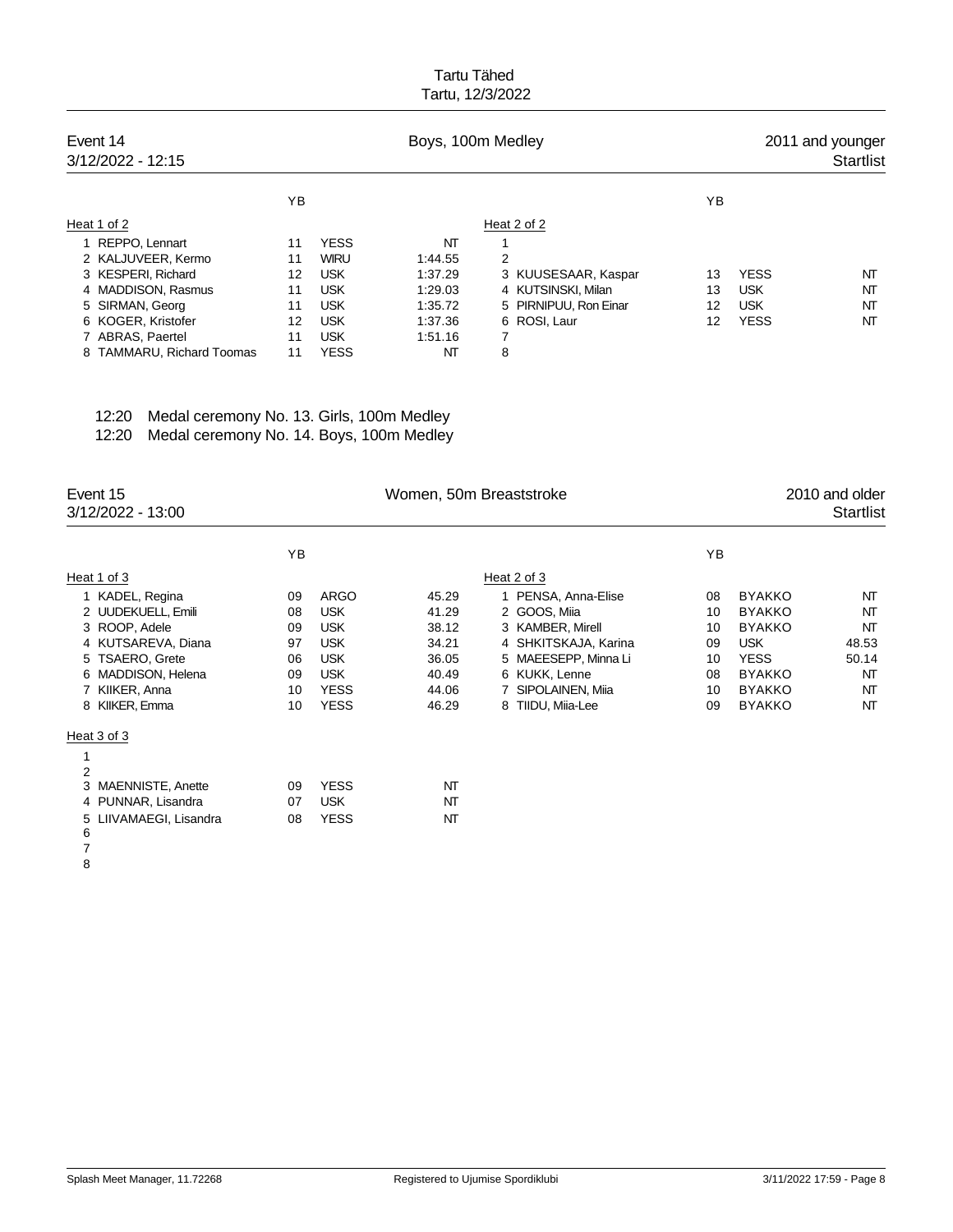| Event 16<br>3/12/2022 - 13:05 |    |              | Men, 50m Breaststroke | 2010 and older<br><b>Startlist</b> |    |              |       |
|-------------------------------|----|--------------|-----------------------|------------------------------------|----|--------------|-------|
|                               | YB |              |                       |                                    | YB |              |       |
| Heat 1 of 4                   |    |              |                       | Heat 2 of 4                        |    |              |       |
| 1 OTT, Karl-Eric              | 08 | <b>USK</b>   | 34.43                 | 1 ALTEBERG, Andrei                 | 10 | <b>USK</b>   | 41.29 |
| 2 BOISEN, Rasmus              | 05 | <b>USK</b>   | 33.76                 | 2 ROHIVAELI, Johannes              | 08 | <b>USK</b>   | 39.14 |
| 3 RANNIK, Kristo              | 06 | <b>USK</b>   | 32.74                 | 3 ALTEBERG, Maksim                 | 79 | <b>USK</b>   | 37.62 |
| 4 ALTEBERG, Artjom            | 06 | <b>USK</b>   | 30.57                 | 4 ABRAS, Artur                     | 08 | <b>USK</b>   | 36.71 |
| 5 KAZAREVSKI, Nikita          | 06 | <b>USK</b>   | 31.01                 | 5 SOORM, Aleksandr                 | 05 | <b>USK</b>   | 37.02 |
| 6 OFLJAN, Daniel              | 07 | <b>ARGO</b>  | 33.47                 | 6 PRIKS, Robin                     | 10 | <b>USK</b>   | 37.63 |
| 7 TAETTE, Markus              | 08 | <b>USK</b>   | 34.14                 | 7 LUIGE, Aksel                     | 49 | <b>UCLUB</b> | 40.96 |
| 8 KOPJEV, Ernest              | 08 | <b>TOP</b>   | 34.81                 | 8 PAJU, Thristo                    | 09 | <b>USK</b>   | 41.74 |
| Heat 3 of 4                   |    |              |                       | Heat 4 of 4                        |    |              |       |
| 1 FJODOROV, Paul Aares        | 08 | <b>YESS</b>  | NΤ                    | 1                                  |    |              |       |
| 2 ALLIKA, Markus              | 10 | <b>USK</b>   | 50.12                 | $\overline{2}$                     |    |              |       |
| 3 KOTKIN, Luca                | 10 | <b>BRIIS</b> | 44.14                 | 3 KRANICH, Roger                   | 09 | <b>YESS</b>  | NT    |
| 4 AAVIK, Oliver               | 09 | <b>YESS</b>  | 41.78                 | 4 AROLD, Maerten Erik              | 09 | <b>PAIDE</b> | NT    |
| 5 KOOSKORA, Olev              | 62 | <b>UCLUB</b> | 43.60                 | 5 MOPPEL, Erik                     | 10 | <b>YESS</b>  | NT    |
| 6 KONT, Marten                | 10 | <b>YESS</b>  | 47.34                 | 6                                  |    |              |       |
| ILVES, Reiko                  | 07 | <b>WIRU</b>  | NT                    | 7                                  |    |              |       |
| 8                             |    |              |                       | 8                                  |    |              |       |

| Event 17<br>Women, 100m Freestyle                                                                                                                                              |                                              |                                                                                                                             |                                                                                      |                                                                                                                                                    | 2010 and older                               |                                                                                                               |                                                                                      |
|--------------------------------------------------------------------------------------------------------------------------------------------------------------------------------|----------------------------------------------|-----------------------------------------------------------------------------------------------------------------------------|--------------------------------------------------------------------------------------|----------------------------------------------------------------------------------------------------------------------------------------------------|----------------------------------------------|---------------------------------------------------------------------------------------------------------------|--------------------------------------------------------------------------------------|
| 3/12/2022 - 13:10                                                                                                                                                              |                                              |                                                                                                                             |                                                                                      |                                                                                                                                                    |                                              |                                                                                                               | <b>Startlist</b>                                                                     |
|                                                                                                                                                                                | YB                                           |                                                                                                                             |                                                                                      |                                                                                                                                                    | YB                                           |                                                                                                               |                                                                                      |
| Heat 1 of 4                                                                                                                                                                    |                                              |                                                                                                                             |                                                                                      | Heat 2 of 4                                                                                                                                        |                                              |                                                                                                               |                                                                                      |
| 1 LUIK, Leevi-Liset<br>2 TAMMIK, Susanna Loviis<br>3 ANNUS, Isabel<br>4 HALJASTE, Heleriin<br>5 TSAERO, Grete<br>6 KUEPPER, Marika<br>7 NEIER, Emma Elise<br>8 PALLOSON, Hanna | 08<br>10<br>08<br>07<br>06<br>08<br>09<br>10 | <b>USK</b><br><b>USK</b><br><b>USK</b><br><b>USK</b><br><b>USK</b><br>ARGO<br><b>USK</b><br><b>USK</b>                      | 1:12.09<br>1:07.40<br>1:02.97<br>1:00.84<br>1:02.63<br>1:04.30<br>1:07.66<br>1:13.28 | 1 KADEL, Regina<br>2 KARRO, Julia<br>3 VANTSI, Merle<br>4 KIIKER, Anna<br>5 REBANE, Mia<br>6 SAEREV, Anette<br>7 REBANE, Iris<br>8 SAAVAN, Annabel | 09<br>08<br>65<br>10<br>10<br>09<br>10<br>10 | ARGO<br><b>ARGO</b><br><b>UCLUB</b><br><b>YESS</b><br><b>YESS</b><br><b>UKKS</b><br><b>YESS</b><br><b>USK</b> | 1:18.48<br>1:17.51<br>1:14.23<br>1:13.45<br>1:14.06<br>1:17.48<br>1:18.43<br>1:20.44 |
| Heat 3 of 4                                                                                                                                                                    |                                              |                                                                                                                             |                                                                                      | Heat 4 of 4                                                                                                                                        |                                              |                                                                                                               |                                                                                      |
| GOOS, Miia<br>2 SIPOLAINEN, Miia<br>3 MAEESEPP, Minna Li<br>4 PALU, Isabel<br>SHKITSKAJA, Karina<br>6 KULDMAEE, Grethe<br>7 PENSA, Anna-Elise<br>8 KAMBER, Mirell              | 10<br>10<br>10<br>10<br>09<br>10<br>08<br>10 | <b>BYAKKO</b><br><b>BYAKKO</b><br><b>YESS</b><br><b>UKKS</b><br><b>USK</b><br><b>YESS</b><br><b>BYAKKO</b><br><b>BYAKKO</b> | NT<br>NΤ<br>1:28.04<br>1:20.69<br>1:21.81<br>NT<br>NT<br>NΤ                          | 2<br>3 KUKK, Lenne<br>4 TIIDU, Miia-Lee<br>5 PUNNAR, Lisandra<br>6 TANKLER, Sheril<br>7<br>8                                                       | 08<br>09<br>07<br>08                         | <b>BYAKKO</b><br><b>BYAKKO</b><br><b>USK</b><br><b>USK</b>                                                    | NT<br>NT<br>NT<br>NT                                                                 |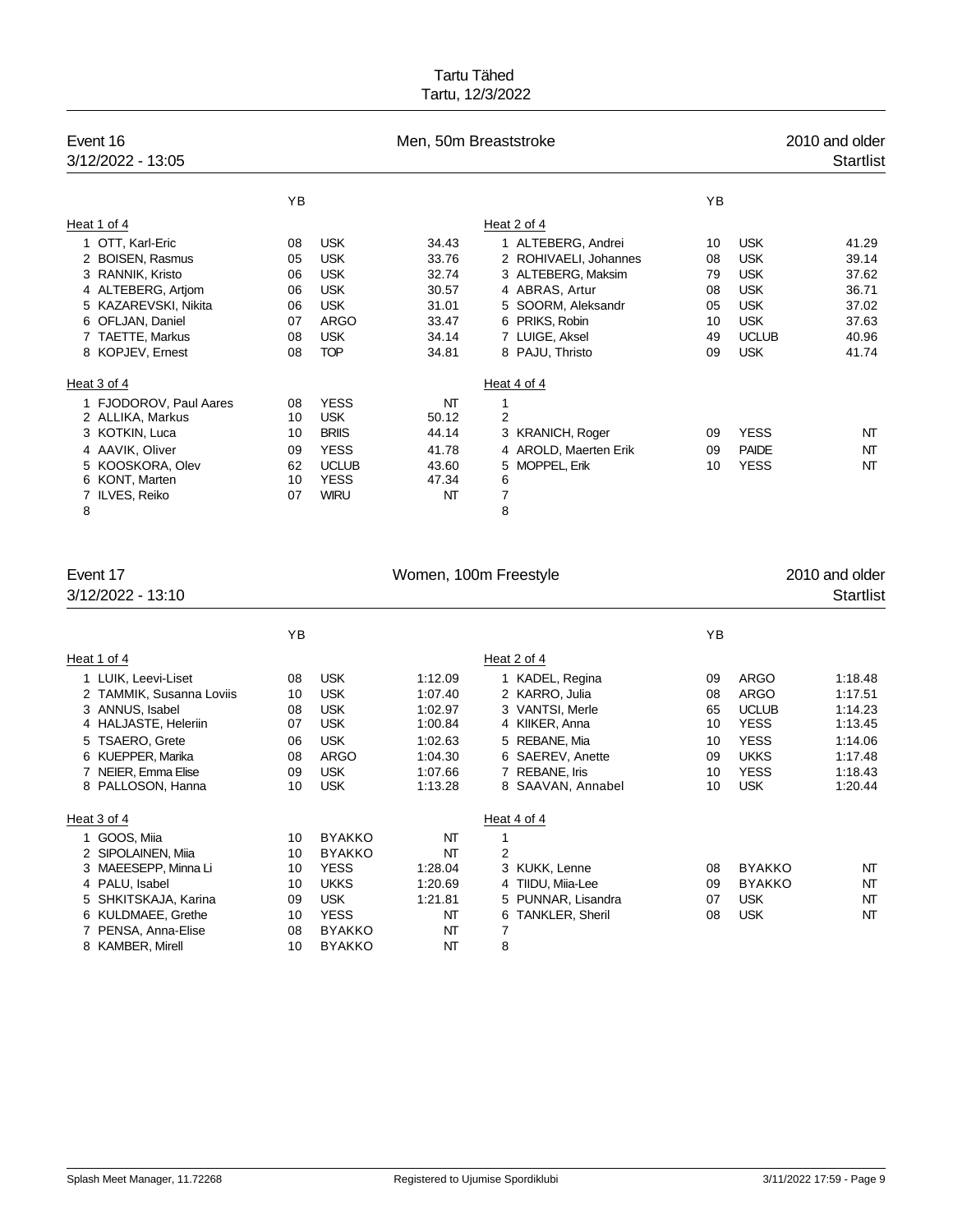| Event 18<br>3/12/2022 - 13:20 |    | Men, 100m Freestyle<br>2010 and older |         |                        |    |              |         |
|-------------------------------|----|---------------------------------------|---------|------------------------|----|--------------|---------|
|                               | YB |                                       |         |                        | YB |              |         |
| Heat 1 of 5                   |    |                                       |         | Heat 2 of 5            |    |              |         |
| 1 SAMMEL, Robert              | 06 | <b>WIRU</b>                           | 58.49   | 1 METS, Rodion         | 08 | <b>ARGO</b>  | 1:04.86 |
| 2 TARASSOV, Matvei            | 08 | <b>ARGO</b>                           | 57.38   | 2 HANG, Hendrik        | 08 | <b>WIRU</b>  | 1:03.87 |
| 3 PENT, Mihkel                | 05 | <b>USK</b>                            | 54.87   | 3 FATEJEV, Roman       | 08 | <b>ARGO</b>  | 1:02.80 |
| 4 KESKUELA, Siim              | 07 | <b>USK</b>                            | 53.34   | 4 MALITSKI, Erik       | 08 | <b>ARGO</b>  | 1:01.30 |
| 5 METSA, Aap Valter           | 05 | <b>USK</b>                            | 53.94   | 5 SHALOV, Mihhail      | 09 | <b>ARGO</b>  | 1:01.55 |
| 6 BOISEN, Rasmus              | 05 | <b>USK</b>                            | 56.45   | 6 ALLIKA, Mattias      | 08 | <b>USK</b>   | 1:03.06 |
| 7 BOYKOV, Mark                | 07 | <b>ARGO</b>                           | 58.02   | 7 LESSING, Gerd Johan  | 09 | <b>USK</b>   | 1:04.48 |
| 8 KOPJEV, Ernest              | 08 | <b>TOP</b>                            | 58.56   | 8 ABRAS, Artur         | 08 | <b>USK</b>   | 1:06.82 |
| Heat 3 of 5                   |    |                                       |         | Heat 4 of 5            |    |              |         |
| 1 MIKKER, Mikk Johann         | 10 | <b>YESS</b>                           | 1:11.65 | 1 NOEPS, Antti         | 69 | <b>EST</b>   | 1:23.00 |
| 2 BOTSMANOV, Villem           | 10 | <b>YESS</b>                           | 1:10.41 | 2 MICHELSON, Sebastian | 10 | <b>USK</b>   | 1:15.03 |
| GORSKOV, Arseni<br>3          | 09 | <b>ARGO</b>                           | 1:08.57 | 3 PAJU, Thristo        | 09 | <b>USK</b>   | 1:13.39 |
| 4 GRIDNEV, Artemi             | 08 | <b>ARGO</b>                           | 1:07.77 | 4 ALTEBERG, Maksim     | 79 | <b>USK</b>   | 1:12.37 |
| 5 KONT, Marten                | 10 | <b>YESS</b>                           | 1:08.40 | 5 AAVIK, Oliver        | 09 | <b>YESS</b>  | 1:13.21 |
| 6 KIRSIMAA, Gregor Henrik     | 09 | <b>USK</b>                            | 1:09.35 | 6 PERSIDSKI, Markus    | 10 | <b>YESS</b>  | 1:14.46 |
| 7 RIIV, Kristian              | 10 | <b>ARGO</b>                           | 1:10.44 | 7 KOTKIN, Luca         | 10 | <b>BRIIS</b> | 1:17.36 |
| 8 ROHIVAELI, Johannes         | 08 | <b>USK</b>                            | 1:11.69 | 8 ALLIKA, Markus       | 10 | <b>USK</b>   | 1:25.01 |
| Heat 5 of 5                   |    |                                       |         |                        |    |              |         |
| 1 KRANICH, Roger              | 09 | <b>YESS</b>                           | NΤ      |                        |    |              |         |
| 2 LEIB, Richard               | 04 | <b>YESS</b>                           | NT      |                        |    |              |         |
| 3 AROLD, Maerten Erik         | 09 | <b>PAIDE</b>                          | NT      |                        |    |              |         |
| 4 UUSKAR, Markkus             | 10 | <b>USK</b>                            | 1:25.58 |                        |    |              |         |
| 5 MASSAKAS, Simon             | 10 | <b>YESS</b>                           | 1:31.53 |                        |    |              |         |
| 6 MAENNA, Oskar               | 07 | <b>USK</b>                            | NT      |                        |    |              |         |
| 7 FJODOROV, Paul Aares        | 08 | <b>YESS</b>                           | NT      |                        |    |              |         |
| 8 MOPPEL, Erik                | 10 | <b>YESS</b>                           | NT      |                        |    |              |         |

13:30 Medal ceremony No. 15. Women, 50m Breaststroke

- 13:30 Medal ceremony No. 16. Men, 50m Breaststroke
- 13:35 Medal ceremony No. 17. Women, 100m Freestyle
- 13:35 Medal ceremony No. 18. Men, 100m Freestyle

| Event 19<br>3/12/2022 - 13:35 |    |             | Women, 50m Backstroke |                      | 2010 and older<br><b>Startlist</b> |               |       |
|-------------------------------|----|-------------|-----------------------|----------------------|------------------------------------|---------------|-------|
|                               | ΥB |             |                       |                      | ΥB                                 |               |       |
| Heat 1 of 3                   |    |             |                       | Heat 2 of 3          |                                    |               |       |
| 1 UUDEKUELL, Emili            | 08 | <b>USK</b>  | 36.77                 | 1 MAEESEPP, Minna Li | 10                                 | <b>YESS</b>   | 50.49 |
| 2 MYADELETS, Milena           | 08 | ARGO        | 33.77                 | 2 PUNNAR, Lisandra   | 07                                 | <b>USK</b>    | 42.22 |
| 3 TREIAL, Elis                | 04 | <b>USK</b>  | 32.01                 | 3 PALLOSON, Hanna    | 10                                 | <b>USK</b>    | 40.98 |
| 4 KUTSAREVA, Diana            | 97 | <b>USK</b>  | 31.67                 | 4 PALU, Isabel       | 10                                 | <b>UKKS</b>   | 39.88 |
| 5 ROOP, Adele                 | 09 | <b>USK</b>  | 31.97                 | 5 KARRO, Julia       | 08                                 | ARGO          | 39.90 |
| 6 TSAERO, Grete               | 06 | <b>USK</b>  | 32.70                 | 6 SAEREV, Anette     | 09                                 | <b>UKKS</b>   | 41.60 |
| 7 TAMMIK, Susanna Loviis      | 10 | <b>USK</b>  | 34.17                 | 7 KIIKER, Emma       | 10                                 | <b>YESS</b>   | 45.20 |
| 8 KULDMAEE, Grethe            | 10 | <b>YESS</b> | 38.10                 | 8 KUKK, Lenne        | 08                                 | <b>BYAKKO</b> | NT    |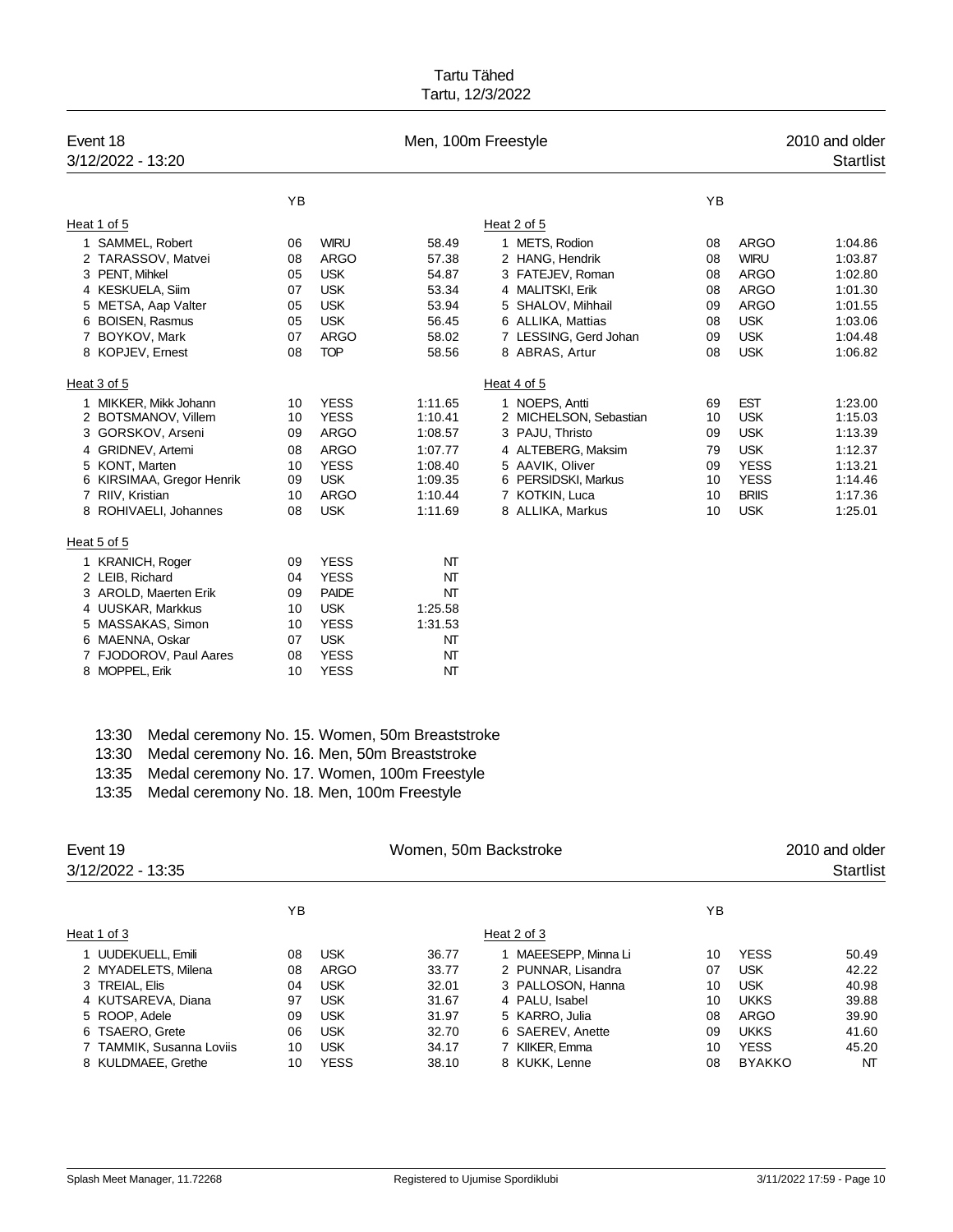### Event 19, Women, 50m Backstroke

#### Heat 3 of 3

| 1 LIIVAMAEGI, Lisandra | 08 | YESS          | NT |
|------------------------|----|---------------|----|
| 2 KAMBER, Mirell       | 10 | <b>BYAKKO</b> | NT |
| 3 GOOS, Miia           | 10 | <b>BYAKKO</b> | ΝТ |
| 4 TIIDU, Miia-Lee      | 09 | <b>BYAKKO</b> | ΝТ |
| 5 SIPOLAINEN, Miia     | 10 | <b>BYAKKO</b> | ΝТ |
| 6 VAHRUSHEV, Ida       | 09 | YESS          | ΝТ |
| 7 PENSA, Anna-Elise    | 08 | <b>BYAKKO</b> | ΝТ |
| 8                      |    |               |    |

| Event 20<br>3/12/2022 - 13:40 |    |             |       |                        | 2010 and older<br><b>Startlist</b> |              |       |
|-------------------------------|----|-------------|-------|------------------------|------------------------------------|--------------|-------|
|                               | YB |             |       |                        | YB                                 |              |       |
| Heat 1 of 3                   |    |             |       | Heat 2 of 3            |                                    |              |       |
| 1 MIKKER, Mikk Johann         | 10 | <b>YESS</b> | 40.23 | 1 ALTEBERG, Andrei     | 10                                 | <b>USK</b>   | 43.77 |
| 2 KAZAREVSKI, Nikita          | 06 | <b>USK</b>  | 34.99 | 2 KOOSKORA, Olev       | 62                                 | <b>UCLUB</b> | 41.22 |
| 3 TAETTE, Markus              | 08 | <b>USK</b>  | 32.84 | 3 BOTSMANOV, Villem    | 10                                 | <b>YESS</b>  | 41.09 |
| 4 OTT, Karl-Eric              | 08 | <b>USK</b>  | 29.08 | 4 KOTKIN, Luca         | 10                                 | <b>BRIIS</b> | 40.83 |
| 5 ALLIKA, Mattias             | 08 | <b>USK</b>  | 32.20 | 5 MASSAKAS, Simon      | 10                                 | <b>YESS</b>  | 40.86 |
| 6 PRIKS, Robin                | 10 | <b>USK</b>  | 34.65 | 6 MICHELSON, Sebastian | 10                                 | <b>USK</b>   | 41.12 |
| 7 KIRSIMAA, Gregor Henrik     | 09 | <b>USK</b>  | 37.32 | 7 UUSKAR, Markkus      | 10                                 | <b>USK</b>   | 41.90 |
| 8 RIIV, Kristian              | 10 | ARGO        | 40.51 | 8 ALLIKA, Markus       | 10                                 | <b>USK</b>   | 47.46 |
| Heat 3 of 3                   |    |             |       |                        |                                    |              |       |
| 1                             |    |             |       |                        |                                    |              |       |
| $\overline{2}$                |    |             |       |                        |                                    |              |       |
| 3 KRANICH, Roger              | 09 | <b>YESS</b> | NT    |                        |                                    |              |       |
| 4 ILVES, Reiko                | 07 | <b>WIRU</b> | 55.59 |                        |                                    |              |       |
| 5 KESKUELA, Siim              | 07 | <b>USK</b>  | NT    |                        |                                    |              |       |
| 6 MOPPEL, Erik                | 10 | <b>YESS</b> | NT    |                        |                                    |              |       |
| 7                             |    |             |       |                        |                                    |              |       |

| Event 21<br>3/12/2022 - 13:45 |    |              | 2010 and older<br>Startlist |                     |    |             |    |
|-------------------------------|----|--------------|-----------------------------|---------------------|----|-------------|----|
|                               | ΥB |              |                             |                     | ΥB |             |    |
| Heat 1 of 2                   |    |              |                             | Heat 2 of 2         |    |             |    |
| 1 SAAVAN, Annabel             | 10 | <b>USK</b>   | NT                          |                     |    |             |    |
| 2 LUIK, Leevi-Liset           | 08 | <b>USK</b>   | 1:26.02                     | $\overline{2}$      |    |             |    |
| 3 MADDISON, Helena            | 09 | <b>USK</b>   | 1:17.57                     | 3 MAENNISTE, Anette | 09 | <b>YESS</b> | NT |
| 4 HALJASTE, Heleriin          | 07 | <b>USK</b>   | 1:06.66                     | 4 TSAERO, Grete     | 06 | <b>USK</b>  | NT |
| 5 ARUSOO, Kristiina           | 79 | <b>UCLUB</b> | 1:15.81                     | 5 VAHRUSHEV, Ida    | 09 | <b>YESS</b> | NT |
| 6 KUEPPER, Marika             | 08 | ARGO         | 1:18.15                     | 6                   |    |             |    |
| 7 REBANE, Iris                | 10 | <b>YESS</b>  | 1:27.99                     |                     |    |             |    |
| 8                             |    |              |                             | 8                   |    |             |    |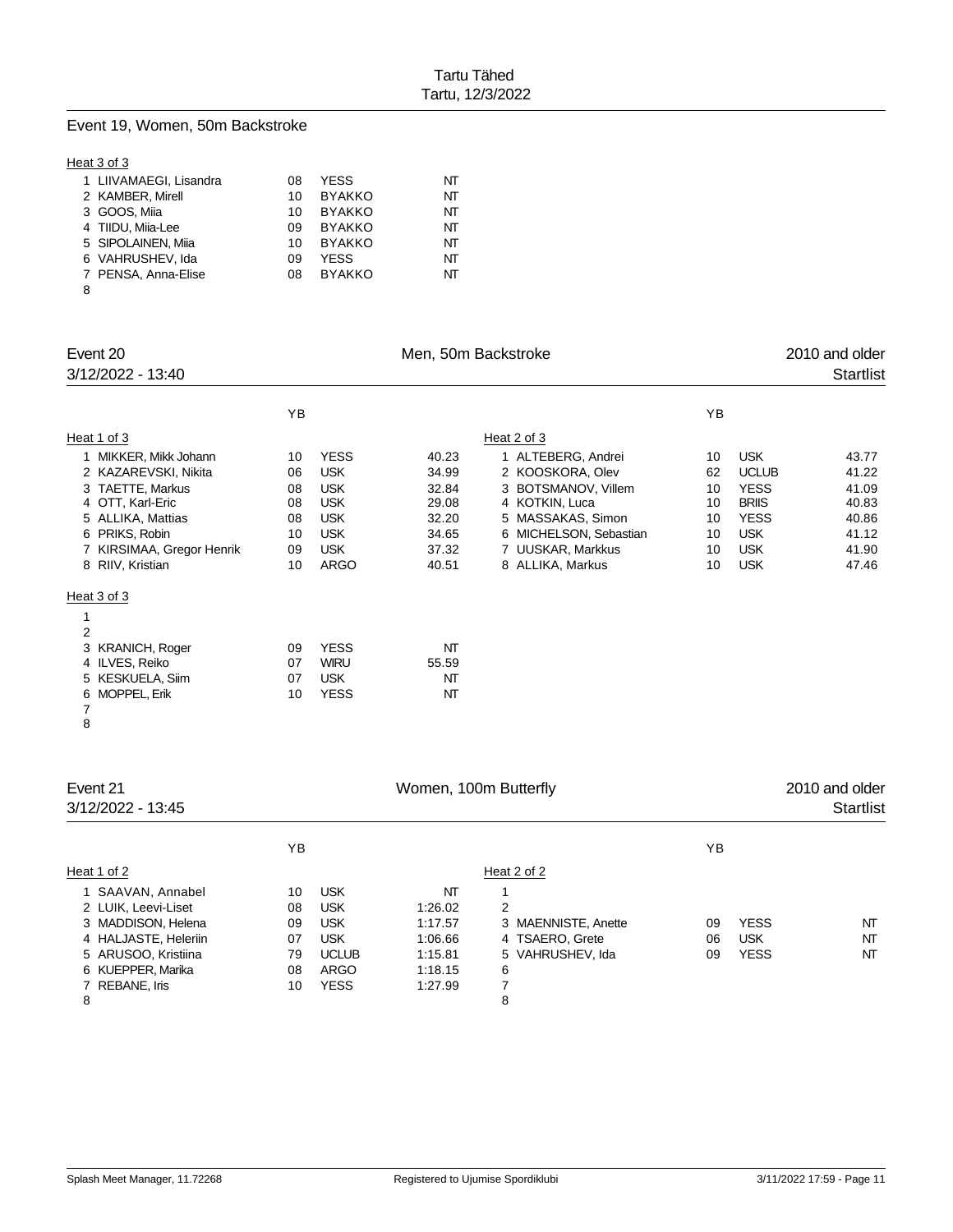| Event 22<br>3/12/2022 - 13:50 |    |            | Men, 100m Butterfly |                       | 2010 and older<br><b>Startlist</b> |              |         |
|-------------------------------|----|------------|---------------------|-----------------------|------------------------------------|--------------|---------|
|                               | ΥB |            |                     |                       | ΥB                                 |              |         |
| Heat 1 of 2                   |    |            |                     | Heat 2 of 2           |                                    |              |         |
| 1 BOYKOV, Mark                | 07 | ARGO       | 1:08.60             | 1 LAHT. Lembit        | 49                                 | <b>UCLUB</b> | 1:49.50 |
| 2 KOPJEV, Ernest              | 08 | <b>TOP</b> | 1:06.17             | 2 GRIDNEV, Artemi     | 08                                 | ARGO         | 1:21.46 |
| 3 ALTEBERG, Artiom            | 06 | <b>USK</b> | 1:02.87             | 3 LESSING, Gerd Johan | 09                                 | <b>USK</b>   | 1:16.12 |
| 4 PENT. Mihkel                | 05 | <b>USK</b> | 1:00.40             | 4 HRJASTSJOV, Ilja    | 09                                 | ARGO         | 1:12.77 |
| 5 METSA, Aap Valter           | 05 | <b>USK</b> | 1:00.46             | 5 FATEJEV, Roman      | 08                                 | ARGO         | 1:13.58 |
| 6 RANNIK, Kristo              | 06 | <b>USK</b> | 1:05.75             | 6 GORSKOV, Arseni     | 09                                 | ARGO         | 1:20.83 |
| 7 MAENNA, Oskar               | 07 | <b>USK</b> | 1:06.86             | 7 AAVIK, Oliver       | 09                                 | <b>YESS</b>  | 1:27.35 |
| 8 SOORM, Aleksandr            | 05 | <b>USK</b> | 1:12.37             | 8                     |                                    |              |         |

- 13:55 Medal ceremony No. 19. Women, 50m Backstroke
- 13:55 Medal ceremony No. 20. Men, 50m Backstroke
- 14:00 Medal ceremony No. 21. Women, 100m Butterfly
- 14:00 Medal ceremony No. 22. Men, 100m Butterfly

| Event 23<br>3/12/2022 - 14:00 |    |              | Women, 200m Breaststroke |    | 2010 and older<br><b>Startlist</b> |
|-------------------------------|----|--------------|--------------------------|----|------------------------------------|
|                               | ΥB |              |                          | ΥB |                                    |
| Heat 1 of 1                   |    |              |                          |    |                                    |
| 1                             |    |              |                          |    |                                    |
| 2 KIIKER, Emma                | 10 | <b>YESS</b>  | NT                       |    |                                    |
| 3 TANKLER, Sheril             | 08 | <b>USK</b>   | 3:26.01                  |    |                                    |
| 4 TSAERO, Grete               | 06 | <b>USK</b>   | 2:55.54                  |    |                                    |
| 5 ANNUS, Isabel               | 08 | <b>USK</b>   | 3:11.73                  |    |                                    |
| 6 VANTSI, Merle               | 65 | <b>UCLUB</b> | 3.28.50                  |    |                                    |
| 7 REBANE, Iris                | 10 | <b>YESS</b>  | NΤ                       |    |                                    |
| 8                             |    |              |                          |    |                                    |
| Event 24                      |    |              | Men, 200m Breaststroke   |    | 2010 and older                     |
| 3/12/2022 - 14:05             |    |              |                          |    | <b>Startlist</b>                   |

|                       | ΥB |              |         |                    | ΥB |             |    |
|-----------------------|----|--------------|---------|--------------------|----|-------------|----|
| Heat 1 of 2           |    |              |         | Heat 2 of 2        |    |             |    |
| ALTEBERG, Maksim      | 79 | <b>USK</b>   | NT      |                    |    |             |    |
| 2 PRIKS, Robin        | 10 | <b>USK</b>   | 3:23.14 | 2                  |    |             |    |
| 3 ABRAS, Artur        | 08 | <b>USK</b>   | 3:04.17 | 3 HANG, Hendrik    | 08 | <b>WIRU</b> | NT |
| 4 KAZAREVSKI, Nikita  | 06 | <b>USK</b>   | 2:52.88 | 4 ALTEBERG, Andrei | 10 | <b>USK</b>  | NT |
| 5 OFLJAN, Daniel      | 07 | <b>ARGO</b>  | 2:53.14 | 5 HRJASTSJOV, Ilja | 09 | ARGO        | NΤ |
| 6 ROHIVAELI, Johannes | 08 | <b>USK</b>   | 3:10.16 | 6 PAJU, Thristo    | 09 | <b>USK</b>  | NT |
| <b>BOISEN, Rasmus</b> | 05 | <b>USK</b>   | 3:28.86 |                    |    |             |    |
| 8 AROLD, Maerten Erik | 09 | <b>PAIDE</b> | NT      | 8                  |    |             |    |
|                       |    |              |         |                    |    |             |    |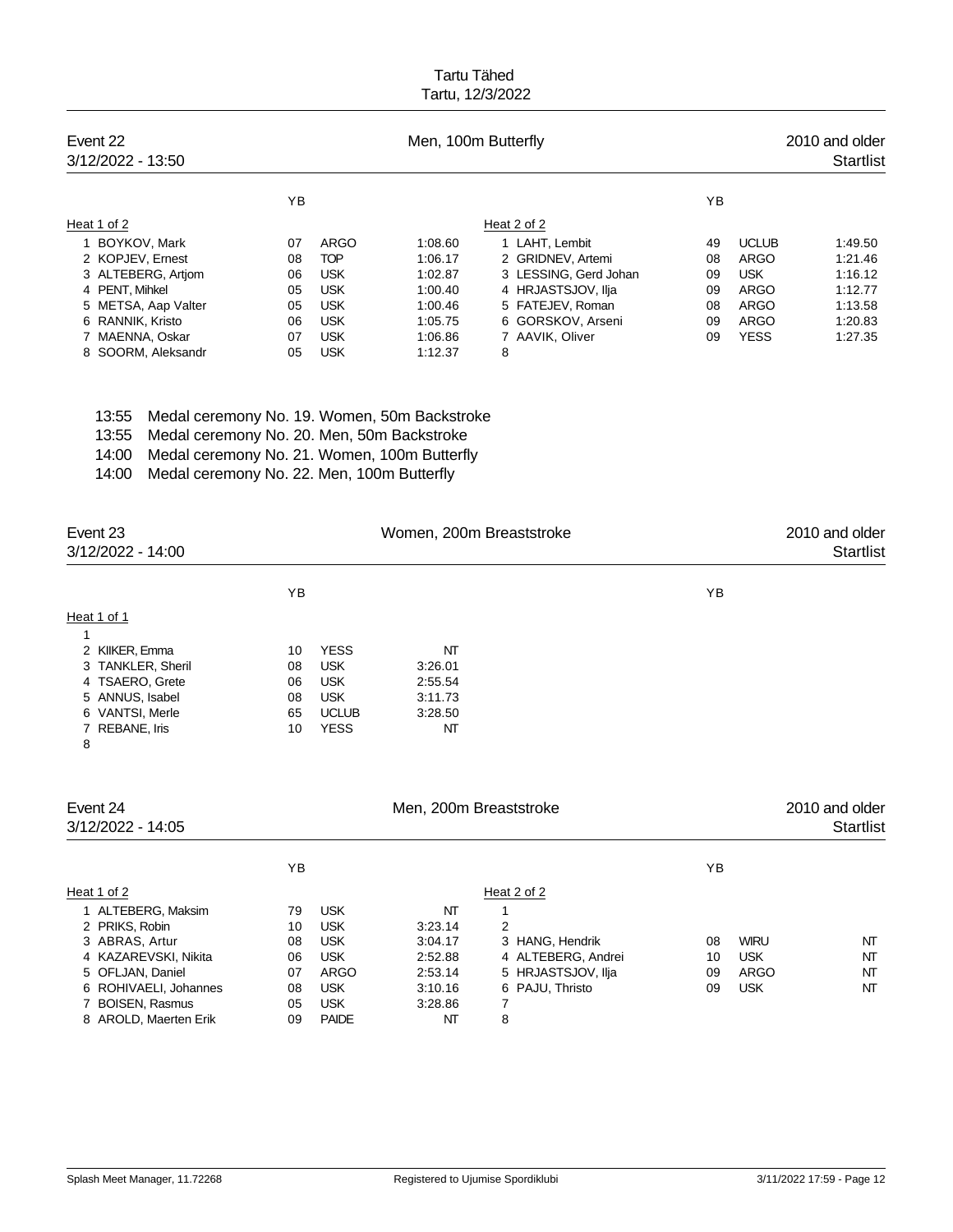| Event 25<br>3/12/2022 - 14:15                            |          |                          | Women, 200m Backstroke |                                           |          |                            | 2010 and older<br><b>Startlist</b> |
|----------------------------------------------------------|----------|--------------------------|------------------------|-------------------------------------------|----------|----------------------------|------------------------------------|
|                                                          | YB       |                          |                        |                                           | YB       |                            |                                    |
| Heat 1 of 2                                              |          |                          |                        | Heat 2 of 2                               |          |                            |                                    |
| 1 PALU, Isabel                                           | 10       | <b>UKKS</b>              | 3:16.34                | 1                                         |          |                            |                                    |
| 2 UUDEKUELL, Emili                                       | 08       | <b>USK</b>               | 3:05.23                | 2 REBANE, Mia                             | 10       | <b>YESS</b>                | NT                                 |
| 3 ROOP, Adele                                            | 09       | <b>USK</b>               | 2:34.12                | 3 KIIKER, Anna                            | 10       | <b>YESS</b>                | NT                                 |
| 4 TREIAL, Elis<br>5 TSAERO, Grete                        | 04<br>06 | <b>USK</b><br><b>USK</b> | 2:23.19<br>2:30.25     | 4 LUIK, Leevi-Liset<br>5 KULDMAEE, Grethe | 08<br>10 | <b>USK</b><br><b>YESS</b>  | NT<br>NT                           |
| 6 VANTSI, Merle                                          | 65       | <b>UCLUB</b>             | 2:59.91                | 6 MYADELETS, Milena                       | 08       | <b>ARGO</b>                | NT                                 |
| 7 TAMMIK, Susanna Loviis                                 | 10       | <b>USK</b>               | 3:07.34                | 7 PUNNAR, Lisandra                        | 07       | <b>USK</b>                 | NT                                 |
| 8 PALLOSON, Hanna                                        | 10       | <b>USK</b>               | 3:21.48                | 8                                         |          |                            |                                    |
| Event 26<br>3/12/2022 - 14:25                            |          |                          | Men, 200m Backstroke   |                                           |          |                            | 2010 and older<br><b>Startlist</b> |
|                                                          | YB       |                          |                        |                                           | YB       |                            |                                    |
| Heat 1 of 2                                              |          |                          |                        | Heat 2 of 2                               |          |                            |                                    |
| 1 KIRSIMAA, Gregor Henrik                                | 09       | <b>USK</b>               | NΤ                     | $\mathbf{1}$                              |          |                            |                                    |
| 2 RANNIK, Kristo                                         | 06       | <b>USK</b>               | 2:45.19                | 2 SHALOV, Mihhail                         | 09       | <b>ARGO</b>                | NT                                 |
| 3 TOMING, Jakob                                          | 07       | <b>WIRU</b>              | 2:15.15                | 3 UUSKAR, Markkus                         | 10       | <b>USK</b>                 | NT                                 |
| 4 KESKUELA, Siim<br>5 OTT, Karl-Eric                     | 07<br>08 | <b>USK</b><br><b>USK</b> | 2:11.22<br>2:13.29     | 4 METS, Rodion<br>5 MALITSKI, Erik        | 08<br>08 | <b>ARGO</b><br><b>ARGO</b> | NT<br>NT                           |
| 6 METSA, Aap Valter                                      | 05       | <b>USK</b>               | 2:27.21                | 6 LEIB, Richard                           | 04       | <b>YESS</b>                | NT                                 |
| 7 ALLIKA, Mattias                                        | 08       | <b>USK</b>               | 2:48.02                | 7 PERSIDSKI, Markus                       | 10       | <b>YESS</b>                | NT                                 |
| 8 MICHELSON, Sebastian                                   | 10       | <b>USK</b>               | NΤ                     | 8                                         |          |                            |                                    |
| 14:30<br>Medal ceremony No. 23. Women, 200m Breaststroke |          |                          |                        |                                           |          |                            |                                    |
| 14:35<br>Medal ceremony No. 24. Men, 200m Breaststroke   |          |                          |                        |                                           |          |                            |                                    |
| 14:35<br>Medal ceremony No. 25. Women, 200m Backstroke   |          |                          |                        |                                           |          |                            |                                    |
| 14:35<br>Medal ceremony No. 26. Men, 200m Backstroke     |          |                          |                        |                                           |          |                            |                                    |
|                                                          |          |                          |                        |                                           |          |                            |                                    |
| Event 27<br>3/12/2022 - 14:40                            |          |                          | Women, 200m Butterfly  |                                           |          |                            | 2010 and older<br><b>Startlist</b> |
|                                                          | YB       |                          |                        |                                           | ΥB       |                            |                                    |
| Heat 1 of 1                                              |          |                          |                        |                                           |          |                            |                                    |
| 1 VAELJAMAEE, Liis                                       | 11       | USK.                     | NΤ                     |                                           |          |                            |                                    |
| 2 PAESLANE, Monika                                       | 13       | <b>USK</b>               | NΤ                     |                                           |          |                            |                                    |
| 3 MADDISON, Helena<br>4 KUTSAREVA, Diana                 | 09<br>97 | <b>USK</b><br><b>USK</b> | 3:00.91<br>2:31.15     |                                           |          |                            |                                    |
| 5 ARUSOO, Kristiina                                      | 79       | <b>UCLUB</b>             | 2:53.43                |                                           |          |                            |                                    |
| 6 NEIER, Emma Elise                                      | 09       | <b>USK</b>               | 3:25.02                |                                           |          |                            |                                    |
| 7 SHKITSKAJA, Karina                                     | 09       | <b>USK</b>               | NΤ                     |                                           |          |                            |                                    |
| 8 TOOMSALU, Mirtel                                       | 11       | <b>USK</b>               | NΤ                     |                                           |          |                            |                                    |